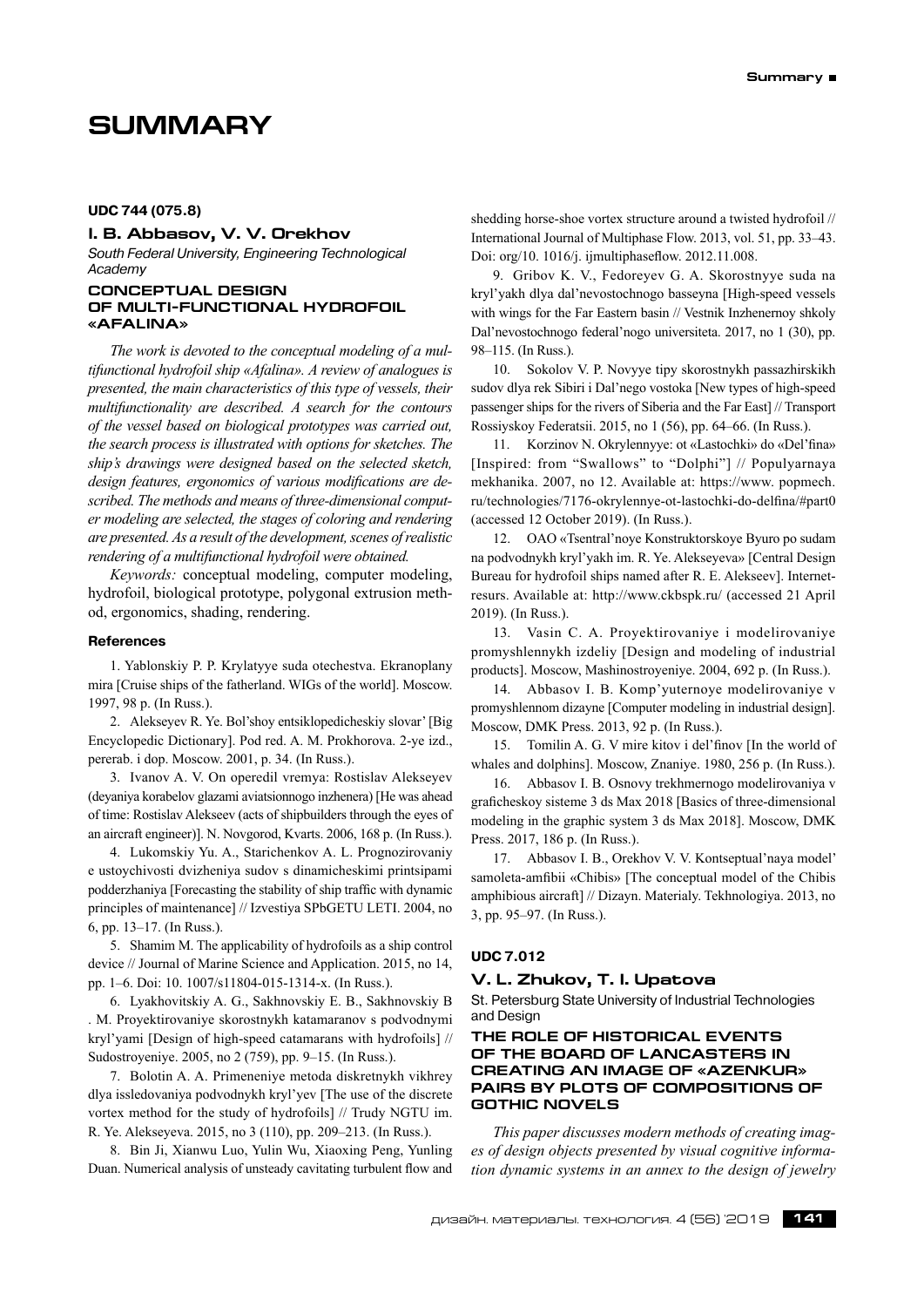*images based on the results of research by the linguistic-combinatorial method of the Gothic novel, dedicated to the major battle held on October 25, 1415 between French and English troops near Azencourt in Northern France during the Centennial War.*

*Keywords*: jewelry, visual cognitive information dynamic systems, information technologies, post-non-classical research methodology, heraldry.

#### **References**

1. Baksanskij O., Gnatik E. N., Kucher E. N. Estestvoznanie: Sovremennye kognitivnye koncepcii: ucheb. posobie. Pod obshch. i nauch. red. V. R. Irinoj. Izd. 2‑e. Moscow, Knizhnyj dom «LIBROKOM». 2010, 224 p. (In Russ.).

2. Yarushkina N. G. Osnovy teorii nechyotkih i gibridnyh sistem: ucheb. posobie. Moscow, Finansy i statistika. 2009, 320 p. (In Russ.).

3. Melik-Gajkazyan I. V. Mif, mechta, real'nost': postneklassicheskie izmereniya prostranstva kul'tury. Pod red. I. V. Melik-Gajkazyan. Moscow, Nauchnyj mir. 2005, 256 p. (In Russ.).

4. Osgud C. H., Susi Dzh., Tannenbaum P. Prilozhenie metodiki semanticheskogo differenciala k issledovaniyam po estetike i smezhnym problemam. Iskustvometriya: Metody tochnyh nauk i semiotiki. Sost. i red. Yu. M. Lotman, V. M. Petrova; Predisl. Yu. M. Lotmana; Poslel. V. M. Petrova. Izd. 4‑e. Moscow, Knizhnyj dom «LIBROKOM». 2009, 368 p. (In Russ.).

5. Simmat V. E. Semanticheskij differencial kak instrument iskusstvovedcheskogo analiza. Iskustvometriya: Metody tochnyh nauk i semiotiki. Sost. i red. Yu. M. Lotman, V. M. Petrova; Predisl. Yu. M. Lotmana; Poslel. V. M. Petrova. Izd. 4‑e. Moscow, Knizhnyj dom «LIBROKOM». 2009, 368 p. (In Russ.).

6. Ignat'ev M. B. Kiberneticheskaya kartina mira. Slozhnye kiberfizicheskie sistemy: ucheb. posobie. Predisl. akad. RAN S. V. Emel'yanova. 3‑e izd., pererab. i dop. SPb., GUAP. 2014, 472 p. (In Russ.).

7. Lavrent'ev A. N. Eksperiment v dizajne: ucheb. posobie. Sost. A. N. Lavrent'ev. Moscow, Izdatel'skij dom «Universitetskaya kniga». 2010, 244 p. (In Russ.).

8. Rodzin S. I., Titarenko I. N. Filosofskie problemy vzaimnoj integracii nano-, bio-, info- i kognitivnyh tekhnologij // Tr. mezhd. kongressa po intellektual'nym sistemam i informacionnym tekhnologiyam «AISIT 13». Nauch. izd. v 4‑h tomah. Moscow, Fizmatlit. 2013, Vol. 2, pp. 3–15. (In Russ.).

9. Zhukov V. L., Zhukov V. V., Kallass Yu. O. Gibridnye sistemy kognitivnyh modelej ob»ektov dizajna na osnove nechyotkoj logiki, geneticheskih algoritmov i metodov iskusstvometrii // Dizajn. Materialy. Tekhnologiya. 2012, no 4 (24), pp. 27–33. (In Russ.).

10. Malevich O. M. Karel Chapek. Kritiko-biograficheskij ocherk. Moscow, Hudozhestvennaya literature. 1968, 208 p. (In Russ.).

11. Nazaretyan A. P. Civilizacionnye krizisy v kontekste Universal'noj istorii (Sinergetika — psihologiya prognozirovanie). Posobie dlya vuzov. Izdanie vtoroe, pererabotannoe i dopolnennoe. Moscow. 2004, 368 p. (In Russ.).

12. Trubeckov D. I. Vvedenie v sinergetiku: Kolebanie i volny. Predisl. Yu. A. Danilova, G. G. Malineckogo. Poslesl. G. G. Malineckogo. Izd. 4‑e. Moscow, Knizhnyj dom «LIBROKOM». 2012, 224 p. (In Russ.).

13. Brazhe R. A. Sinergetika i tvorchestvo: Uchebnoe posobie. 2‑e izd., ispr. i dop. Ul'yanovsk, UlGTU. 2002, 204. (In Russ.).

14. Aliev V. G. Teoriya organizacii: ucheb. dlya studentov vuzov. Moscow, Ekonomika. 2003, 432 p. (In Russ.).

15. Zhukov V. L., Polyakov V. I., Hmyznikova V. A. Issledovanie vizual'nyh informacionnyh sistem i modulej v predmetnoj oblasti ob»ektov dizajna, predstavlennyh klasterom maloj arhitekturnoj plastiki // Dizajn. Materialy. Tekhnologiya. 2013, no 4 (29), pp. 27–33. (In Russ.).

16. Zhukov V. L., Bulatova L. D. Vizual'naya kognitivnaya informacionnaya dinamicheskaya sistema, predstavlennaya patio pri zonirovanie ekster'erov zhiznennogo prostranstva cheloveka // Sb. materialov XXI Vseros. nauch.‑prakt. konf. «Tekhnologiya hudozhestvennoj obrabotki materialov» (g. Izhevsk, 1–3 oktyabrya 2018 g.). Pod red. M. M. Chernyh. Izhevsk, Izd-vo IzhGTU imeni M. T. Kalashnikova. 2018, pp. 400–419. (In Russ.).

17. GOST 6835–80 Zoloto i zolotye splavy. Marki. Vved. 1983‑01‑01. Moscow, IPK Izdatel'stvo standartov. 2001, 6 p. (In Russ.).

18. GOST 30649–99 Splavy na osnove blagorodnyh metallov yuvelirnye. Marki. Vved. 2000‑07‑01. Moscow, IPK Izdatel'stvo standartov. 2001, 10 p. (In Russ.).

19. Il'yasova T. V. Sinergetika i kul'turologiya: ucheb. posobie dlya studentov, obuchayushchihsya po special'nosti «Kul'turologiya». Orenburg. OGPU. 2010, 149 p. (In Russ.).

# **UDC 7.05**

# **E. S. Prozorova, L. A. Dzhikija**

St. Petersburg State University of Industrial Technologies and Design

# **RADICAL CHANGES IN DESIGN FOR BUILDING A CIRCULAR ECONOMY**

*«Circular economy» as a new model for resources use is becoming a fundamental principle that defines many areas of human activity. Design as a creative industry has great potential for solving global problems, generating and implementing innovations. The article discusses radical changes in contemporary design.*

*Keywords*: sustainable design, circular economy, resources, consumption model, new materials, alternative forms of housing.

# **References**

1 . TED Research. Available at: https:// circularfashion.com/resources/actors-and-projects/ (accessed 12 September 2019).

2. Brown Sass. Eco Fashion. London, Laurence King Publishers. 2010, p. 192.

3. Circular Economy System Diagram. Available at: https:// www.ellenmacarthurfoundation.org/circular-economy/infographic (accessed 12 September 2019).

4. «My dolzhny preodolet' sostojanie reshenija problem. Nado iskat' smysly»: Igor' Safronov o hakatone v Skolkovo, vazhnosti filosofii i dizajne v postkapitalisticheskom mire: interv'ju. Available at: http://www.archipeople.ru/index/index\_1459. html (accessed 12 September 2019). (In Russ.).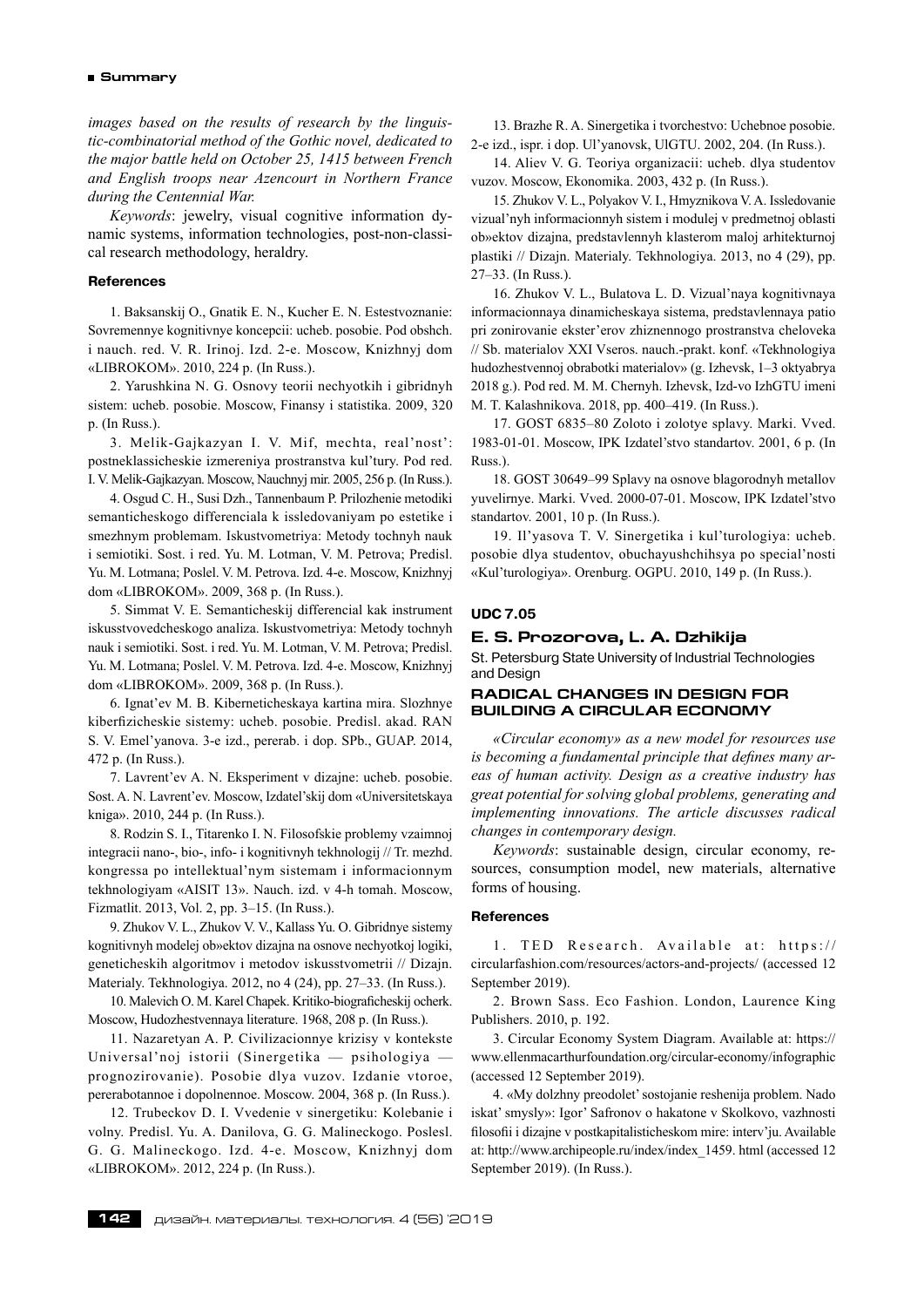5. Collective housing forms of the future: community in the superlative? Available at: https: // www.detail-online.com/en/article/collective-housing-forms-ofthe-future-community-in-the-superlative-33870/ (accessed 12 September 2019).

# **UDC 658.512.23:796.02:615.47–056.24**

**Y. P. Khmelevsky, M. S. Kukhta**

Tomsk Polytechnic University

# **APPLICATION OF SEMANTIC DIFFERENTIAL METHOD IN DESIGN EVALUATION OF REHABILITATION SIMULATORS**

*The visual impact on humans of industrial products has been studied extremely little. In this regard, the relevance of assessing the design quality of rehabilitation simulators is not in doubt since it will allow you to create visually-comfortable and aesthetically attractive objects. The purpose of the research is to develop a method of using the method of semantic differential in assessing the design of rehabilitation simulators.*

*Keywords*: rehabilitation simulator, semantic differential method, sensory perception, evaluation, scale, design.

#### **References**

1. Gulbani R. S. Therapeutic exercises. Physical rehabilitation. Zaporozhye. 2008, 119 p. (In Russ.).

2. Dovgan V. I. Mechanotherapy. Moscow, Medicine. 1981, 128 p. (In Russ.).

3. Shanina T. V. Change of content of monoamines at various options of development of an ischemic stroke. Current problems of cerebrovascular pathology // Materials of the Siberian scientific and practical conference of neurologists. Irkutsk. 2005, 107 p. (In Russ.).

4. Sokolov A. V. Modern directions and perspectives of development of hardware of biomanagement. 2007, no. 4 (16), pp. 39–41. (In Russ.).

5. Kukhta M. S. Methodology of simulation of visual information perception. Thesis for the degree of Doctor of Philosophical Sciences. Tomsk State Pedagogical University. 2004, 250 p. (In Russ.).

6. Kukhta M. S., Soloviev R. I. Comprehensive approach to design quality assessment // Design. Materials. Technologies. 2014, no. 2 (32), pp. 23–26. (In Russ.).

7. Kozhevnikova O. V. Method of semantic differential. Publishing Center «Udmurt University». 2016, 120 p. (In Russ.).

8. Kukhta M. S. The influence of innate models of the organization of experience on the formation of visual images // Bulletin of the Tomsk Polytechnic University. 2013, vol. 323, no 6 (54), pp. 227–230. (In Russ.).

9. Khmelevsky Yu. P. Study of the shaping of the building of a rehabilitation simulator // Technology of artistic processing of materials: collection of articles of the XXth National Scientific and Practical Conference Don State Technical University. Rostov-on-Don, DSTU. 2017, 444 p. (In Russ.).

# **UDC 174.4**

# **R. I. Mamina, E. V. Pirinen**

St. Petersburg Electrotechnical University

# **IMAGE AS AN ART OF SELF-PRESENTATION: DESIGN COMPONENT**

*The article considers image communication in the digital age from the standpoint of methodological grounds. Special attention is paid to the design component of the image and its tools in building the desired image. The factors determining the stability and effectiveness of both image design projection and image communication in General are highlighted.*

*Keywords*: Image, image communication, design project, design component, the laws of image, the art of self-presentation, reputation, personal brand, corporate brand.

# **References**

1. Mamina R. I. Iskusstvo samoprezentacii [Art of selfpresentation]. Saint-Petersburg, Petropolis. 2017. (In Russ.).

2. Linn L. Lichnyj brend [Personal brand]. Moscow, Azbuka Biznes, Azbuka Atikus. 2014. (In Russ.).

3 Bodalev A. A. Vospriyatie i ponimanie cheloveka chelovekom [Perception and understanding of man by man]. Moscow, Izd — vo MGU. 1982. (In Russ.).

4. Krizhanskaya Yu. S., Tret'yakova V. P. Grammatika obshcheniya [Grammar of the communication]. Saint-Petersburg, Smysl, Piter. 2005. (In Russ.).

5. Mamina R. I. Delovoj etiket v sisteme imidzha: filosofsko kul'turologieskij analiz [Business etiquette in the image system: philosophical and cultural analysis]. Saint-Petersburg, Petropolis. 2012. (In Russ.).

6. Spillejn M. Imidzh muzhchiny [Image of a man]. Moscow, Lik press. 1996. (In Russ.).

7. Spillejn M. Imidzh zhenshchiny [Image of a woman]. Moscow, Lik press. 1996. (In Russ.).

8. Puzer D. Zagadka stilya [Riddle of style]. Moscow, Vneshsigma. 1997. (In Russ.).

9. Vajncirl A., Kaplun N. Imidzh delovogo muzhchiny [Image of business men]. Moscow, Eksmo. 2014. (In Russ.).

10. Vajncirl A., Kaplun N. Imidzh delovoj zhenshchiny [Image of a business woman]. Moscow, Eksmo. 2014. (In Russ.).

11. Dzhi B. Imidzh firmy. Planirovanie, formirovanie, prodvizhenie [Image of the company. Planning, formation, promotion.]. Saint-Petersburg, Piter. 2000. (In Russ.).

# **UDC 687.01**

#### **I. N. Safronova, T. V. Balland**

St. Petersburg State University of Industrial Technologies and Design

# **MEANS OF ACHIEVING FIGURATIVE EXPRESSIVENESS IN THE DESIGN STAGE COSTUMES**

*The article is devoted to the analysis of the use of effective compositional means to create expressive artistic im-*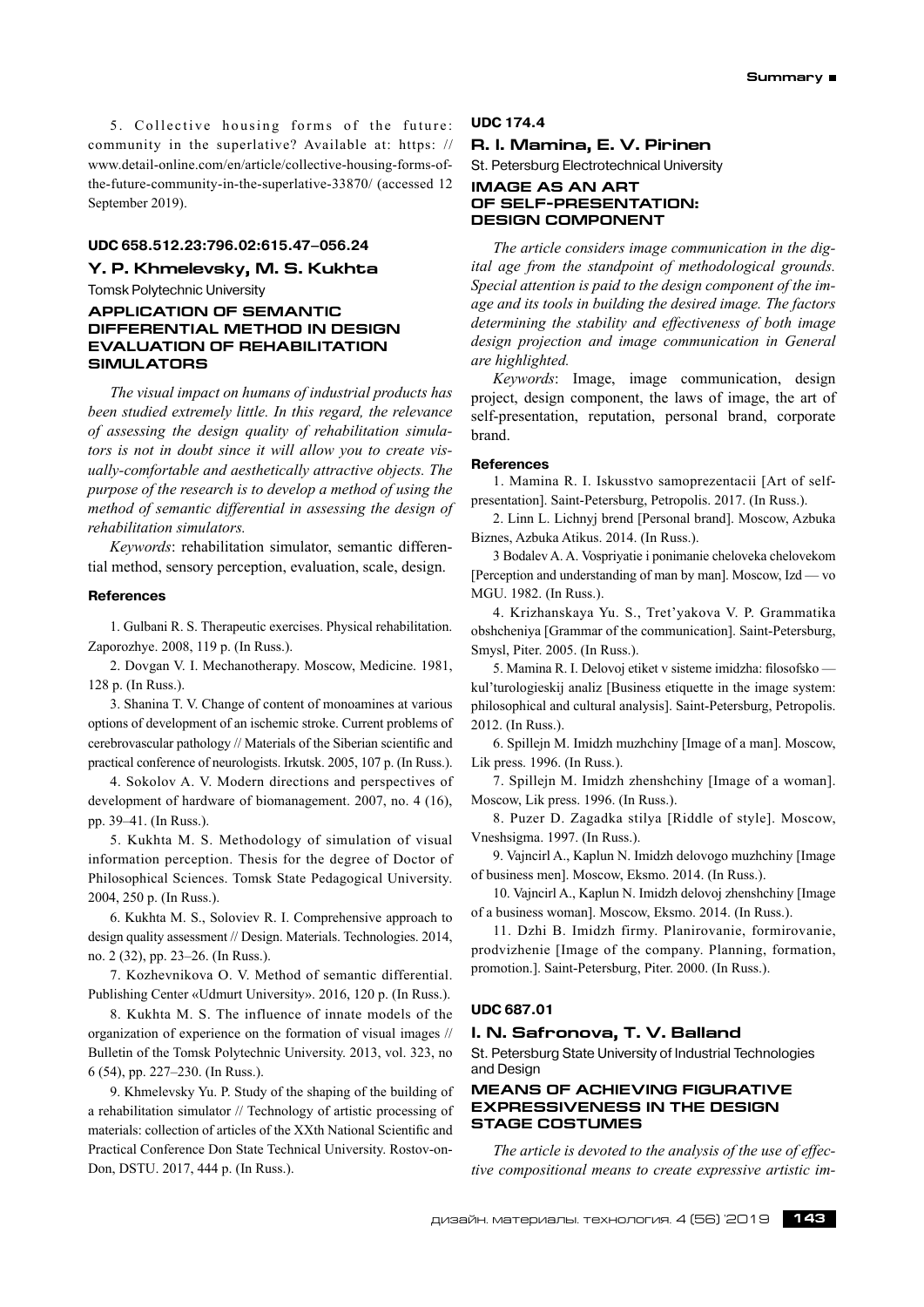*ages in the design of stage costumes. The priority means of achieving figurative expressiveness are considered — form, color, texture, ornamental motifs of the decor and their influence on the nature of the decision of the costume.*

*Keywords*: costume, image, expressiveness, means of achievement.

# **References**

1. Akimov N. P. Artist in the theater [Electronic resource] // Theater and drama. 1935, no 37, pp. 7–12. Available at: https:// www.kino-teatr.ru/teatr/art/history/3387/ (accessed 20 September 2019). (In Russ.).

2. Portal of cultural heritage, traditions of peoples of Russia [Electronic resource]. Available at: https:// www.culture.ru/materials/163654/balet-romeo-i-dzhulettasergeya-prokofeva-bolshaya-drama-i-schastlivyi-final (accessed 20 September 2019). (In Russ.).

3. Safronova I. N. Images, faces, masks: [album]. Saint-Petersburg, St. Petersburg Union of artists: Russian collection. 2018, 208 p. (In Russ.).

#### **UDC 111+7.01**

# **V. L. Zhukov**

St. Petersburg State University of Industrial Technologies and Design

# **ANTHROPOLOGICAL DESIGN AND CONFIGURATION STRUCTURES MORPHOLOGY VKIDS DOMINANTS AND COMPOSITION ELEMENTS IN THE INTERIOR**

*Philosophy, Visual patterns of cognitive information dynamic systems, database knowledge, expert systems, artistic and stylistic Historicism, compositional arrangement in theory when you create design concepts images of contemporary interior design.*

*Keywords*: anthropology, design, Visual cognitive information systems, modern, postmodern, tree of evolution, composition, space

#### **References**

1. Shpakovskij N. A. Derev'ya ehvolyucii. Analiz tekhnicheskoj informacii i generaciya novyh idej. Moscow, Pul's. 2006, 38 p. (In Russ.).

2. Kos'kov M. A. Predmetnyj dizajn (teoriya): monografiya. SPb, LGU im. A. S. Pushkina. 2012, 320 p. (In Russ.).

3. Tihomirov V. M. Rasskazy o maksimumah i minimumah. 3‑e izd. Moscow, MCNMO. 2017, 224 p. (In Russ.).

4. Brazhe R. A. Sinergetika i tvorchestvo: ucheb. posobie. 2‑e izd., ispr. i dop. Ul'yanovsk, UlGTU. 2002, 204 p. (In Russ.).

5. Aliev V. G. Teoriya organizacii: ucheb. posobie. 2‑e izd. Moscow, Ehkonomika. 2003, 431 p. (In Russ.).

6. Soesman A. Dvenadcat' chuvstv. Vrata dushi: vvedenie v antroposofiyu: per. s nem. M. Rykinoj, I. Akulenko. SPb, Demetra. 2013, 256 p. (In Russ.).

7. Samara T. Ehvolyuciya dizajna. Ot teorii k praktike. Moscow, ZAO «RIP-holding». 2009, 272 p. (In Russ.).

8. Zhukov V. L., Pavlova A. A. Fenomen morfologii traektorij attraktorov v kognitivnom modelirovanii obrazov ob»ektov dizajna // Dizan. Materialy. Tekhnologiya. 2018, no 1 (49), pp. 33–42. (In Russ.).

9. Maksimenko O. Yu., Melik-Gajkazyan I. V., Petrova G. I. i dr. Mif, mechta, real'nost': postneklassicheskie izmereniya prostranstva kul'tury. Pod red. I. V. Melik-Gajkazyan. Moscow, Nauchnyj mir. 2005, 256 p. (In Russ.).

10. Uaitkhed A. N. Priklyucheniya idei. Per. s angl. L. B. Tumanovoi; nauch. red. S. S. Neretina. Moscow, RAN, in-t filosofii. 2009, 383 p. (In Russ.).

11. Kissel' M. A. Filosofskij sintez A. N. Uajtheda // Izbrannye raboty po filosofii: per. s angl. Moscow, Progress. 1990, pp. 23–45. (In Russ.).

12. Uajthed A. N. Process i real'nost'. N'yu-Jork, Kompaniya Makmillan. 1969, 546 p. (In Russ.).

13. Zhukov V. L., Sautkina O. Innovacii ehklektiki simvolizma i postimpressionizma v sistemnoj organizacii prostranstva predmetnoj oblasti ob»ektov dizajna klastera sovremennyh inter'erov — «Vzglyad v neizvestnost'» Odilona Redona // Dizan. Materialy. Tekhnologiya. 2018, no 3 (51), pp. 30–41. (In Russ.).

14. Spirova Eh. M. Znak i simvol: psihologo-filosofskie aspekty: monografiya. Moscow, RGTU. 2011, 184 p. (In Russ.).

15. Kassu Z. H., Bryunel' P., Klodon F. Ehnciklopediya simvolizma: zhivopis', grafika i skul'ptura. Literatura. Muzyka. Nauch. red. i avt. poslesl. V. M. Tolmachyov: per. s fr. Moscow, Respublika. 1999, 429 p. (In Russ.).

# **UDC 671.121.5**

# **S. E. Petrova1, M. A. Fedotova1, L. T. Zhukova2**

<sup>1</sup> North-Eastern Federal University <sup>2</sup> St. Petersburg State University of Industrial Technologies and Design

# **APPLYING OF BRANCHES AND TREE BARKS BY WAY OF A MODEL AT CUSTING AS A STYLING METHOD OF NATURAL OBJECTS FOR SILVER JEWELRY DESIGNING**

*Different kinds of styling are considered to design jewelry in this paper. Technology of using objects of nature (branches and barks of a tree) as the models at casting of the brooch/pendant from Sterling silver is described. СКН-40М с ХД rubber on a base of artificial caoutchouc is suggested to apply.*

*Keywords*: styling, objects of nature, jewelry, technology of design, press form, casting, inserts, Sterling silver.

### **References**

1. Kukhta M. S., Zhukova L. T., Goldsmidt M. G. Osnovy disayna. Tomsk, Izd-vo TPU. 2009, 300 p. (In Russ.).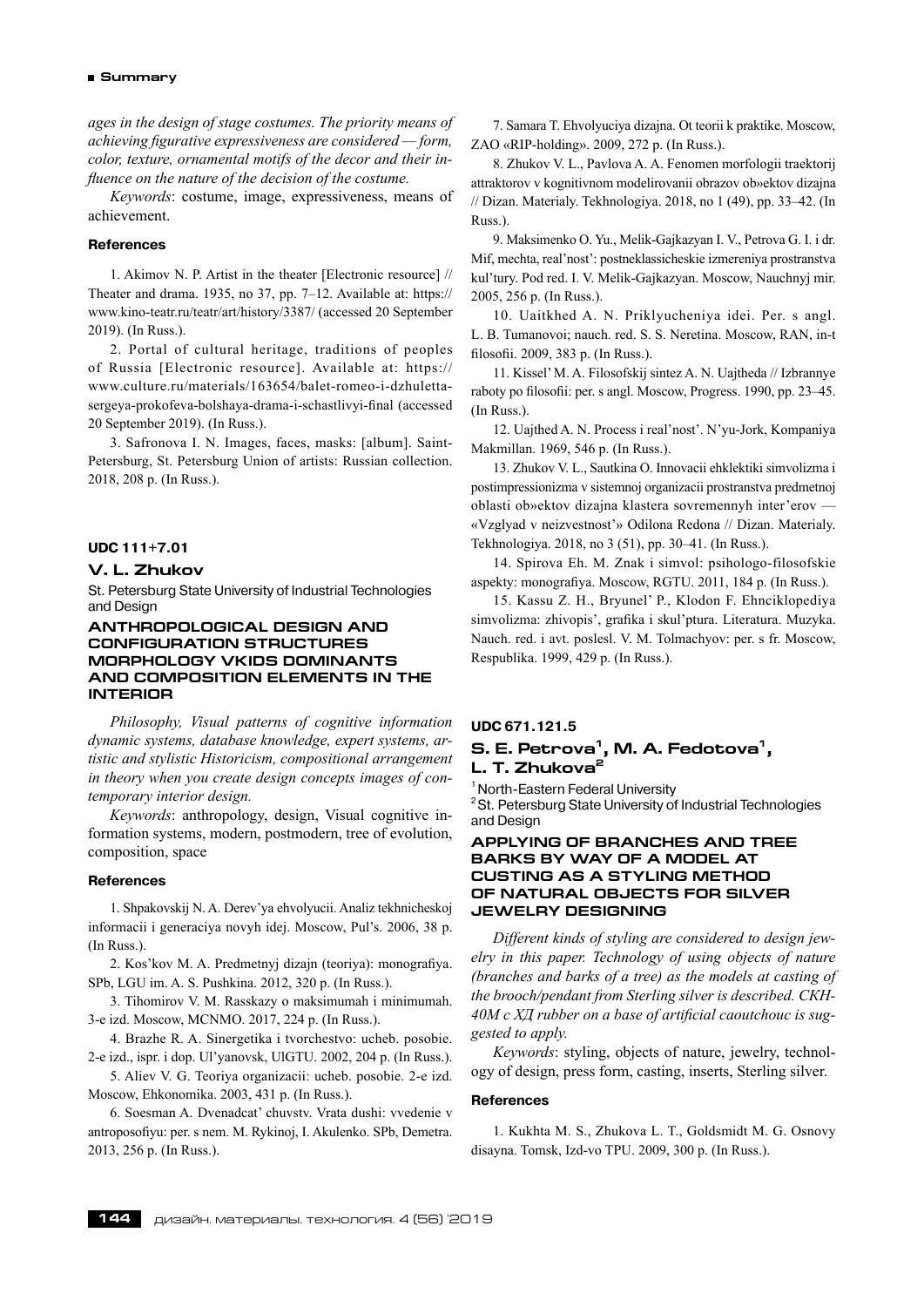2. Kozlova A. A., Kukhta M. S. Vidy, priyomy i osobennosti stilizatsii v sovremennom dizajne // XIV Mezhdunar. NPK «Sovremennaya tekhnika i tekhnologii»: TPU. pp. 414–416 (In Russ.). Available at: www.lib.tpu.ru (accessed 14 November 2019).

3. Umnyashkin V. A., Korotaeva N. F., Ivshin K. S. Razrabotka metodiki dizajna khudozhestvennogo relyefa izdeliya s primeneniem applikatsionnykh stampov // Vestnik IzhGTU. 2008, no 1 (37), pp. 47–52. (In Russ.).

4. Kondratieva Yu. M. Stilizatsiya i replikatsiya bionicheskih form v dizajne kovanykh interyernykh svetilnikov // GAUDEAMUS IGITUR: TPU. 2016, no 1, pp. 45–47. (In Russ.).

5. Vasilyeva R. M., Voronova Z. I., Bykova I. V. Ispolzovanie tekhnologii vyazaniya kryuchkom v izgotovlenii tchuvashskogo kostyuma v ego sovremennoy stilizatsii // Materialy I Mezhdunar. ochno-zaochnoj NPK: ChGIKiI. Cheboksary. 2015, pp. 97–100. (In Russ.).

6. Gerasimov A. A. Metody stilizatsii v rezbe po derevu. 1999. Available at: lib.vsu.by (accessed 25 September 2019). (In Russ.).

7. Moiseeva A. Yu., Guzenko N. V. Prijomy stilizatsii prirodnykh form // Nauka, obrazovanie, obszhestvo: tendentsii I perspektivy razvitija. Sb. mater. IX Mezhdunar. NPK. Cheboksary. 2018, pp. 43–44. (In Russ.).

8. Ilgiz Fazulzyanov. Available at: http://ilgiz.com (accessed 25 September 2019).

9. Viking workshop. Available at: http://viking-workshop.com (accessed 25 September 2019).

10.Beavers: yuvelirnoe predpriyatie. Available at: http://beavers-nsk.ru (accessed 25 September 2019). (In Russ.).

11. Alchemia jewellery. Available at: http://alchemia.moscow (accessed 25 September 2019). (In Russ.).

12. Vlasyuk K. M., Anisimova T. V. Stilizatsiya peyzazha v izgotovlenii juvelirnykh izdelij s ispolzovaniem organicheskikh mineralov // Tekhnologiya khudozhestvennoj obrabotki materialov. Sb. trudov XVIII Vseross. NPK I smotra-konkursa tvorch. rabot studentov, aspirantov i prepodavatelej po napravleniju. Kostromskoj gosudarstvennyj tekhnologich. Universitet; Pod red. S. I. Galanina. Kostroma. 2015, pp. 302–305. (In Russ.).

13. Khruschova I. G., Lobatskaya R. M. Sozdanie juvelirnykh izdelij sposobom vakuumnogo litja po prirodnym modelyam // Trudy Akademii tekhnich. estetiki i dizajna. 2014, no 1 (2), pp. 36–43. (In Russ.).

14. Dobrynina I. G. Tekhnologicheskie priyomy polucheniya tochnykh kopij prirodnykh objektov v dizajne juvelirnykh izdelij // Dizain, teorija i praktika. 2015, no 22, pp. 17–24. (In Russ.).

15. Kazachkova O. A., Kulishova E. A. Tochnoe voaproizvedenie formy i faktury prirodnykh objektov v dizajne juvelirnykh izdelij // Dizain. Materialy. Tekhnologiya. 2017, no 2 (46), pp. 43–46. (In Russ.).

16. Petrova S. E., Fedotova M. A., Zhukova L. T. Vyrazhenie objekta prirody v dizajne ekskluzivnogo koltsa s ispolzovaniem prirodnogo syrogo materiala // Dizain. Materialy. Tekhnologiya. 2017, vol. 3, no 47, pp. 51–53. (In Russ.).

17. Livshits B. V. Khudozhestvennoe litje. Juvelirnye i dekorativnye izdeliya: samouchitel. Moscow, ACT, Astrel. 2009, 221 p. (In Russ.).

### **UDC 662.74**

# **N. R. Tourkina, O. I. Shershneva**

BSTU «VOENMEH» named after D. F. Ustinov, Saint **Petersburg** 

# **STRENGTH CALCULATION OF STRUCTURES BASED ON THE SOFTWARE COMPLEX «GUIDE TO DESIGN MATERIALS»**

*The paper presents the development and filling of the library of structural materials for the ANSYS software package, as well as the calculation of structures from materials of the extended library.*

*Keywords*: ANSYS, ENGINEERING DATA, WORK-BENCH, development, XML, XML NOTEPAD, construction materials, data library, finite element method.

#### **References**

1. Marochnik stalej i splavov dlya mashinostroeniya. 2‑e izd. Moscow, Nauchno-issledovatel'skij institut informacii po mashinostroeniyu. 1968, 596 p. (In Russ.).

2. Turkina N. R., Krasil'nikov A. Z. Statisticheskij analiz v mekhanike: uchebnoe posobie [dlya vuzov]. BGTU «VOENMEKH». SPb. 2018, 44 p. (In Russ.).

#### **UDC 678+531.782**

#### **О. А. Moskalyuk, А. I. Stogova**

St. Petersburg State University of Industrial Technologies and Design

# **RESEARCH OF RELAXATION PROPERTIES OF COMPOSITE MATERIALS OF SPORTS EQUIPMENT IN THE LOADING MODE CLOSE TO OPERATIONAL**

*Badminton rockets made of composite materials based on epoxy resin reinforced with carbon fibers of various manufacturers were investigated. The main operational characteristics of composite materials that ensure the reliability and durability of finished products with prolonged mechanical stress.*

*Keywords*: composite materials, CFRP, three-point bending, mechanical properties, relaxation.

#### **References**

1. Sidiakina I. N., Moskaliuk O. A. Ugleplastiki i ikh perspektivy v sredovom dizaine [CFRPs and their prospects in environmental design] // Vestnik SPbGPTD. 2018, no 1, pp. 188–197. (In Russ.).

2. Tsobkallo E. S., Moskaliuk O. A. Mekhanika polimernykh kompozitsionnykh materialov. Chast' 1. Tipy i svoistva napolnitelei: ucheb. posobie [Mechanics of polymer composite materials. Part 1. Types and properties of fillers]. Saint-Petersburg, SPbGUPTD Publ. 2015. (In Russ.).

3. Molchanov E. S. Razrabotka i issledovanie svoistv ugleplastikov na osnove poroshkovykh epoksidnykh sviazuiushchikh,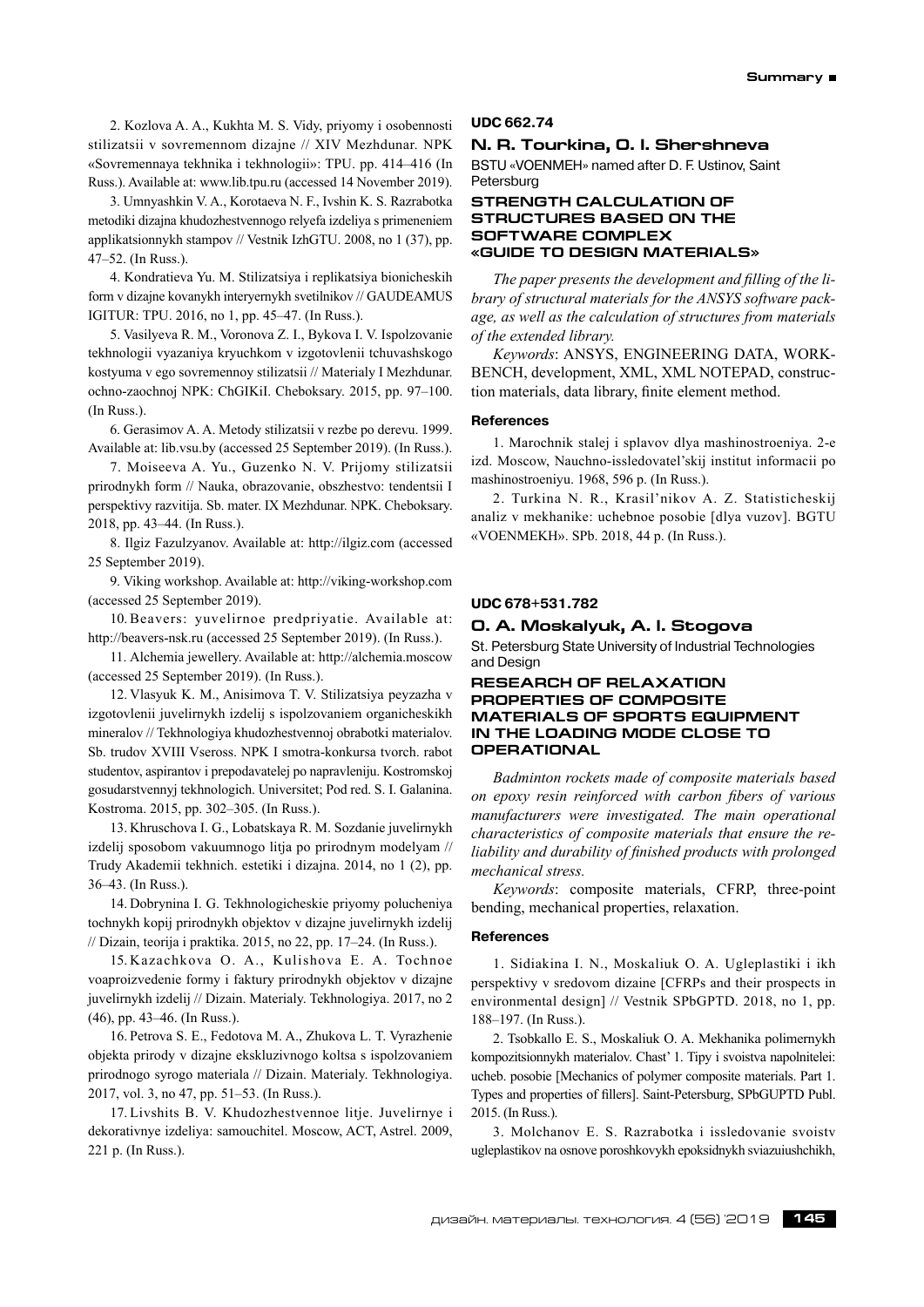modifitsirovannykh nanochastitsami [Development and study of the properties of carbon plastics based on powder epoxy binders modified with nanoparticles]. Dissertatsiia na soiskanie stepeni kandidata tekhnicheskikh nauk, 05.17.06 — Tekhnologiia i pererabotka polimerov i kompozitov. 2017. (In Russ.).

4. Katalog raketok dlia badmintona firmy YONEX. Available at: http://www.yonex.com/sports/badm inton/products/ badminton/racquets (accessed 10.09.2019).

5. Raketka dlia badmintona LINING TURBO CHARGING N9 firmy LI-NING Senter. Available at: http://www.lining.center/catalog/ raketki/raketka\_dlya\_badmintona\_li\_ning\_n9/. (accessed 10 September 2019).

# **UDC 7.021**

# **Y. S. Tikhonova, A. B. Afanasyeva**

St. Petersburg State University of Industrial Technologies and Design

# **TECHNOLOGY OF THE STENCIL PROCESS IN THE THEATRICAL SCENERY**

*In article the technology of a manual stencil process, its characteristics and realization in theatrical and decorative art on the example of registration of the performance «Leningrad» put on the Small stage of Myuzik-hall theater in St. Petersburg is considered.*

*Keywords*: theatre artist, art of scenery, stencil printing, serigraphy.

#### **References**

1. What is the theater and how it appeared [Electronic resource]. Available at: http://www.mirteatra.org/news/chto\_takoe\_teatr istorija teatra/2015‐04‐27‐53 (accessed 14 October 2019). (In Russ.).

2. Afanasyeva A. B., Shabanova A. A. Advertising and information graphics for the theater: domestic and foreign experience // Graphic design: history and trends of modern development. SPb, GBOWO «Spbgutd». 2016, pp. 18–25. (In Russ.).

3. Fedotov A. M. Screen printing Method and device for the implementation of the method. Author's certificate of the USSR, Cl. 15k, 1/02, no 121802, vol. 08.12.58, publ. 18.08.59.

4. Averyanov V. V. Silkscreen. Practical guide to screen printing. Moscow, Publishing house «Gamma». 1998, 110 p. (In Russ.).

5. Iskusstvo trafareta v srednie veka. Available at: https:// saros.jimdo.com/искусство-трафарета-в-средние-века/ (accessed 02 October 2019). (In Russ.).

6. Stanislavsky K. S. My life in art. Op., vol. 1. Moscow. 1954, pp. 113–125. Available at: http://royallib.ru/book/stanislavskiy\_ konstantin/moya\_gizn\_v\_iskusstve. html (accessed 17 September 2019). (In Russ.).

7. Totchieva T. M. The art of Theatre: scenography of the twentieth century. Korovin K. А. Available at: https:// artdoart.com/news/teatralnoe-iskusstvo-scenografia-hh-veka (accessed 27 September 2019). (In Russ.).

# **UDC 7.04**

# **E. N. Maksimova-Anohina**

Kostroma State University

# **TECHNIQUES OF WORKING WITH COLORED PENCILS WHEN CREATING CREATIVE WORKS AND JEWELRY SKETCHES**

*The article considers the techniques of working with colored pencils used in the creation of artistic graphic and pictorial works and jewelry sketches. The analysis of features of use of the considered techniques in works of different artists, and also the analysis of their manner of work with this material is carried out.*

*Keywords: colored pencils, artistic image, jewelry sketch, graphic work, painting, color mixing.*

#### **References**

1. Calle P. Pencil. Transl. from English Ananin S. I. Minsk, Medley LLC. 2000, p. 17. (In Russ.).

2. Prokofiev N. I. Technique of painting and technology of painting materials: studies. Manual for University students studying on spec. «Fine art». Moscow, Humanitarian Ed. VLADOS center. 2013, p. 12. (In Russ.).

3. How to draw with a colored pencil. Transl. from English Mishina K. A. Moscow, Astrel. 2002, p. 29. (In Russ.).

4. Pocket encyclopedia of drawing and painting. Transl. from English Bochkova I. A. Moscow, Astrel. 2003, p. 30. (In Russ.).

5. Lewis D. Pencil. Transl. from English Ermochenko O. A. Minsk, Medley. 2001, p. 110. (In Russ.).

#### **UDC 687.03**

# **Zh. A. Fot, M. V. Obukhova, A. A. Starovoitova**

Omsk State Technical University

# **PROCESSING TEXTILE MATERIALS BY DECORATIVE PLASTER**

*The article considers the method of using non-traditional decorative coatings for textile materials. Decorative plasters were used as the main material. The object of the study are samples of textile materials with decorative plaster applied to the surface. Tests of the strength of the coating during hand washing and friction showed its stability. The use of non-traditional material for textile decoration allows to obtain unique decorative effects, give the material new properties and attract buyers.*

*Keywords*: surface decoration; material processing; decorative impregnation; outerwear.

### **References**

1. Mascarade dekorativnaya propitka. Dune. Available at: http://www.mascarade.ru/catalog/fasadnye-shtukaturki/dune/ (accessed 05 October 2019). (In Russ.).

2. Mascarade dekorativnaya propitka. Valencia. Available at: http://www.mascarade.ru/catalog/fasadnye-shtukaturki/valencia/ (accessed 05 October 2019). (In Russ.).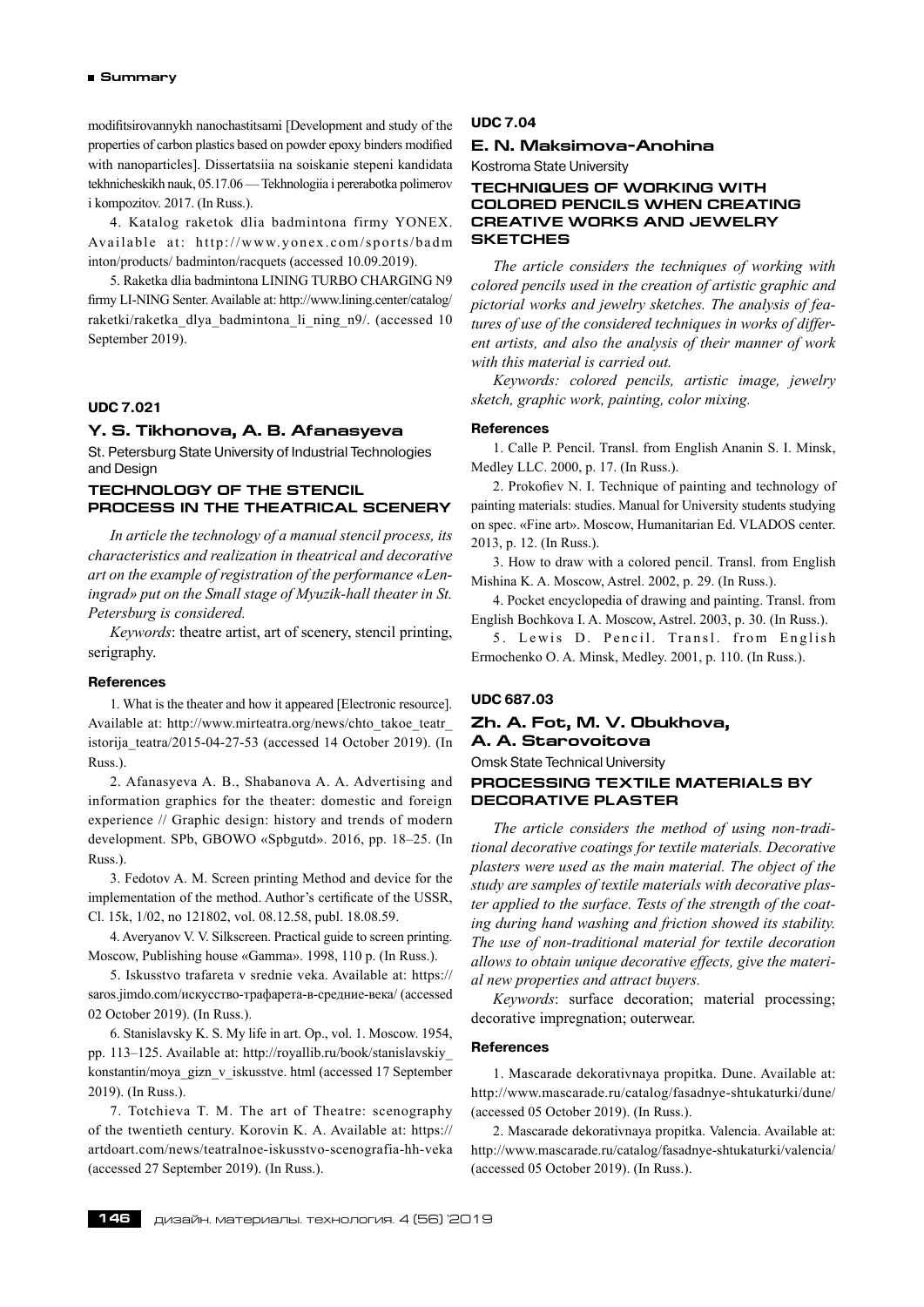3. Mascarade dekorativnaya propitka. Uno-decor. Available at: http://www.mascarade.ru/catalog/fasadnye-shtukaturki/uno-decor/ (accessed 05 October 2019). (In Russ.).

4. OIKOS Ital'yanskaya dekorativnaya shtukaturka. Ultrasaten. Available at:. http://www.oikos-paint.ru/acrylic-paints/ultrasaten (accessed 04 October 2019). (In Russ.).

5. OIKOS Ital'yanskaya dekorativnaya shtukaturka. Imperium. Available at:. http://www.oikos-paint.ru/acrylicdecoratives/imperium (accessed 05 October 2019). (In Russ.).

6. GOST 9733.0–83. Materialy tekstil'nye. Obshchie trebovaniya k metodam ispytanij ustojchivosti okrasok k fizikohimicheskim vozdejstviyam. Vved. 1986‑01‑01. Moscow, IPK Izdatel'stvo standartov. 2002, 11 p. (In Russ.).

7. GOST R ISO 105 — C06–2011. Materialy tekstil'nye. Opredelenie ustojchivosti okraski. Chast' S06. Metod opredeleniya ustojchivosti okraski k domashnej i promyshlennoj stirke. Vved. 2013‑01‑01. Moscow, Standartinform. 2012, 8 p. (In Russ.).

8. GOST R ISO 105‑X12–2018. Materialy tekstil'nye. Opredelenie ustojchivosti okraski. Chast' H12. Ustojchivost' okraski k treniyu. Vved. 01.02.2019. Moscow, Standartinform. 2018, 6 p. (In Russ.).

9. Buzov B. A., Alymenkova N. D. Materialovede nie v proizvodstve izdelij legkoj promyshlennosti (shvejnoe proizvodstvo): Uchebnik dlya stud. vyssh. ucheb. zavedenij. Pod red. B. A. Buzova. 4‑e izd., ispr. Moscow, Akademiya. 2010, 448 p. (In Russ.).

# **UDC 378.147**

#### **M. M. Chernykh**

Kalashnikov Izhevsk State Technical University, Izhevsk **RESEARCH WORK OF MASTER STUDENTS**

*The aspects of preparing master theses by students specializing in Technology of Artistic Material Processing are discussed in the paper. The topics of the theses and content of the internship «Research work» are given.*

*Keywords*: research, master student, thesis, internship, educational standard.

### **References**

1. Sadykova (Valieva) G. R., Chernykh М. М., Dragunov М. Е. Dimensional typology of orthopedic handles of sport pistols. Design. Materials. Technology, 2014, no 3 (33), pp. 56–58. (In Russ.).

2. Chernykh М. М., Dragunov М. Е., Valieva G. R. Customermade properties, materials and technologies of producing the handles of standard sport pistols. Design. Materials. Technology, 2016, no 3 (43). p. 61–67. (In Russ.).

3. Chernykh М. М., Valieva G. R., Bendersky B. Ya. et al. Influence of the lateral feed pitch on the roughness profile height and comfort in holding the sport pistol handle. Design. Materials. Technology, 2016, no 3 (43), pp. 72–74. (In Russ.).

4. Perevozchikov V. A., Ostanina P. A. Examination of the image-emotional tactile perception of texture by sighted people. In the collection: Exhibition of Innovations — 2017 (autumn session). Proceedings of XXIV Republican exhibition-session of students' innovative projects. Izhevsk, 2017, pp. 61–63. (In Russ.).

5. Yakimovich B., Chernykh M., Stepanova A., Siklenka M. Influence of selected laser parameters on quality of images engraved on the wood. Acta facultatis xylologiae. Zvolen, 2016, no 58 (2), pp. 45–50.

6. Chernykh М. М., Ardasheva A. D., Konyagina T. V. Laser engraving of images on leather items. Design. Materials. Technology, 2017, no 1 (45), pp. 52–57. (In Russ.).

7. Chernykh М. М., Ardasheva A. D., Ostanina P. A. Influence of the type of pattern, color and fracture of leather on aesthetic perception of patterns engraved with the laser. Design. Materials. Technology, 2017, no 1 (45), pp. 63–67. (In Russ.).

# **UDC 74. 01/. 09**

#### **M. G. Dudnik, L. T. Zhukova**

St. Petersburg State University of Industrial Technologies and Design

# **THE AESTHETIC PROPERTIES OF COPPER POWDER COATINGS CAUSED BY COLD GAS-DYNAMIC SPRAYING**

*This article explores the use of powder coatings caused by cold gas-dynamic spraying (GHDN). When forming protective and decorative coatings it is important to take into account not only the protective properties of coatings, but also decorative. Describes the possibility of designing the color of the spray coating by changing the technological parameters*

*Keywords*: surface design, protective-decorative coatings, spraying

#### **References**

1. Jejchis A. P. Pokrytija i tehnicheskaja jestetika. Kiev, Tehnika. 1971, 248 p. (In Russ.).

2. Alhimov A. P., Kosarev V. F., Plohov A. V. Nauchnye osnovy tehnologii holodnogo gazodinamicheskogo napylenija i svojstva napylennyh materialov. Novosibirsk. 2006, 279 p. (In Russ.).

3. Lebedev M. P. Poristost' detalej, poluchennyh tehnologijami poroshkovoj metallurgii. Uchebno-metodicheskoe posobie. Moscow, Academia. 2011, 79 p. (In Russ.).

4. Kudinov V. V., Bobrov G. V. Nanesenie pokrytij napyleniem. Teorija, tehnologija, oborudovanie: uchebnik dlja vuzov. Moscow, Metallurgija. 1992, 432 p. (In Russ.).

5. Alhimov A. P., Klinkov S. V., Kosarev V. F. Mesto holodnogo gazodinamicheskogo napylenija sredi gazotermicheskih metodov nanesenija pokrytij. Novosibirsk, ITPM. 1995, 53 p. (In Russ.).

6. Gordin Ju. A., Dudnik M. G. Issledovanie korrozionnoj stojkosti chugunnogo lit'ja v ob#ektah gorodskogo dizajna // Nauka i obrazovanie v oblasti tehnicheskoj jestetiki, dizajna i tehnologii hudozhestvennoj obrabotki materialov: mater. XI mezh-dunar. nauch.‑prakt. konf. vuzov Rossii. SPb, FGBOUVO «SPbGUPTD». 2019, 753 p. (In Russ.).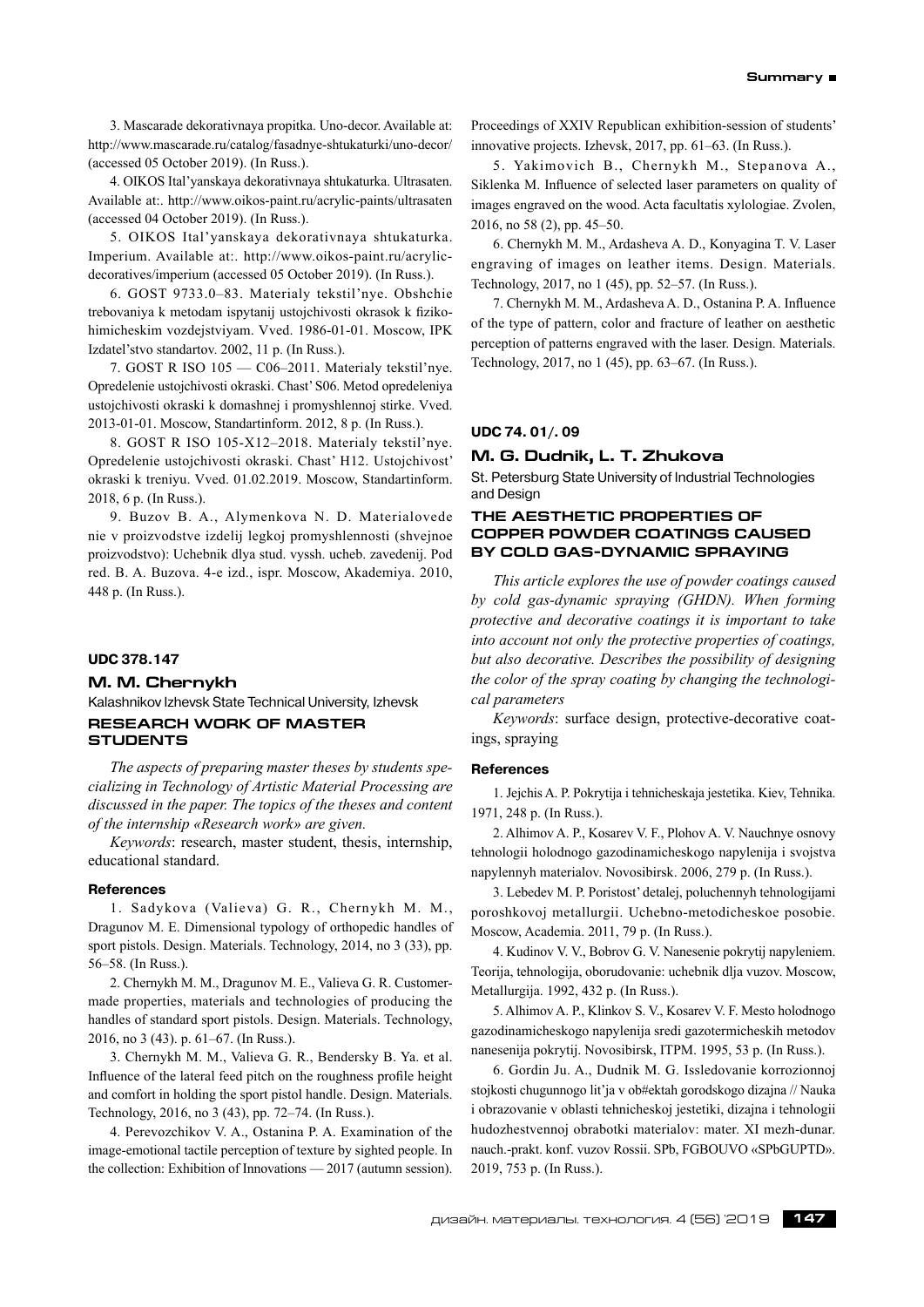### **UDC 675.016**

# **T. M. Ivantsova, L. V. Yuferova**

*Omsk State University of Technologies*

# **DETERMINATION OF STABILITY OF DECORATIVE FINISHING OF FUR SKIN FABRIC TO EXTERNAL INFLUENCE**

*The work is devoted to the study of the resistance of the decorative finishing of the leather fabric of fur to physical and mechanical influences. The article presents the results of determining the welding temperature, as well as the resistance of the decorative coating and coloring of sheepskin leather fabric to external influences-to dry, wet friction and light.*

*Keywords*: decorative finishes, fur skins, sheepskin, fur leather, film coating, coating stability, color fastness, welding temperature.

# **References**

1. Guseva M. A., Zaretskаy G. P., Petrosovа I. A. Analysis of consumer preferences of fur products in Russia // Bulletin of technological University. 2017, no 2, pp. 79–81. (In Russ.).

2. GOST 32078–2013 Dressed fur and sheepskins. Method of determining shrinkage temperature- Introduced 2014‑07‑01. Moscow, Standardtinform. 2015, 3 p. (In Russ.).

3. Technical regulations of the customs Union TR CU 017/2011 On safety of light industry products (revision of 09.08.2016) [Electronic resource]. Available at: http://docs.cntd.ru/document/902320564 (accessed 04 October 2019). (In Russ.).

4. GOST R 51836–2001. Fur skins with the flesh dressing. Specifications — Introduced 2002‑11‑01. Moscow, IPK Publishing house of standards. 2002, 5 p. (In Russ.).

5. GOST 32079–2013 Fur skins and packer pelts dressing and coloured. Determination of colour resistance to friction — Introduced 2014‑07‑01 [Electronic resource.]. Moscow, Standardtinform. 2014. Available at: http://docs.cntd.ru/document/1200115477 (accessed 05 September 2019). (In Russ.).

6. Ivantsova T. M., Yuferova L. V., Dolgova E. Yu. Investigation of color fastness to light of materials for various purposes // Design. Materials. Technology. 2017, no 2 (46), pp. 50–53. (In Russ.).

### **UDC 167:658:512**

# **R. S. Klevtsova, V. L. Timofeev**

Kalashnikov Izhevsk State Technical University

# **MAIN METHODOLOGICAL BACKGROUND WHEN STUDYING DECORATIVE INVOICE OF PRODUCTS**

*The article clarifies and organizes the basic scientific terminology in the study of decorative invoicing of art-industrial and technical products*

*Keywords*: methodology, abstraction, subject, object, subject of study, decorative billing of products.

#### **References**

1. Novikov A. M., Novikov D. A. Metodologiya. Moscow, SINTEG. 2007, 668 p. (In Russ.).

2. Kokhanovskiy V. P., Leshkevich T. G., Matyash T. P. i dr. Osnovy filosofii nauki: ucheb. posobiye dlya aspirantov. 3‑ye izd. Rostov n/D, Feniks. 2006, 608 p. (In Russ.).

3. Alekseyev P. V., Panin A. V. Filosofiya: ucheb. posobiye. 3‑ye. izd. Moscow, Velbi. 2002, 608 p. (In Russ.).

4. Kontseptsii sovremennogo yestestvoznaniya. Rostov n/D, Feniks. 1999, 576 p. (Uchebniki i uchebnyye posobiya). (In Russ.).

5. Timofeyev V. L. Strukturno-energo-vremennoy analiz fizicheskikh ob»yektov: primeneniye v metallovedenii i mekhanike: monografiya. 5‑ye izd., ispr. i dop. Moscow, INFRA-M. 2012, 368 p. (Nauchnaya mysl') (In Russ.).

6. GOST 2.309–73 Sherokhovatost' poverkhnosti. Terminy i opredeleniya. Utverzhden i vveden v deystviye postanovleniyem gosudarstvennogo komiteta SSSR po standartam ot 18 fevralya 1982 goda № 730. Moscow, Izd-vo standartov. 1982. (In Russ.).

7. Timofeyev V. L., Klevtsova R. S. O metodologii nauchnogo issledovaniya v klassicheskoy nauke // Vestnik IzhGTU. 2017, no 3, pp. 153–159. (In Russ.).

8. Pfantsagl' I. Teoriya izmereniy. Per. s angl. Moscow, Mir. 1976, 248 p. (In Russ.).

9. Pechkova T. A., Bobysheva Ye. V. Rekomendatsii po primeneniyu fakturirovaniya plastmass. Moscow, VNIITE. 1972, 70 p. (In Russ.).

10. Ayrapetov D. P. Arkhitekturnoye materialovedeniye: Ucheb. dlya arkhit. spets. vuzov. Moscow, Stroyizdat. 1983, 310 p. (In Russ.).

11. Bayyer V. Ye. Arkhitekturnoye materialovedeniye: uchebnik dlya vuzov. Moscow, Arkhitektura — S. 2005, 264 p. (In Russ.).

12. Konyagina T. V. Esteticheskiye svoystva faktury drevesiny pri imitatsionnom starenii i posleduyushchem okrashivanii: avtoref. dis. k. t. n. Moscow. 2010, 22 p. (In Russ.).

13. Chertov A. G. Fizicheskiye velichiny (terminologiya, opredeleniya, oboznacheniya, razmernosti, yedinitsy): sprav. posobiye. Moscow, Vysshaya shkola. 1990, 335 p. (In Russ.).

14. Osnovnyye terminy v oblasti metrologii: Slovar' spravochnik. Pod red. Yu. V. Tarbeyeva. Moscow, Izd-vo standartov. 1989, 113 p. (In Russ.).

15. Kratkoye metodologicheskoye posobiye po razrabotke i uporyadocheniyu nauchno-tekhnicheskoy terminologii. Moscow, Nauka. 1979, 127 p. (In Russ.).

16. Sovetskiy entsiklopedicheskiy slovar'. Pod red. A. M. Prokhorova. Moscow, Sov. Entsiklopediya. 1981, 1600 p. (In Russ.).

# **UDC 7.730**

# **S. V. Kasim**

Gallery of Modern Sculpture and Plastic Arts, St. Petersburg **INFLUENCE OF MODERN TECHNOLOGIES FOR CREATING NEW FORMS IN SCULPTURAL ART**

*The influence of modern technology on shaping in sculpture is described. How the use of new textures and*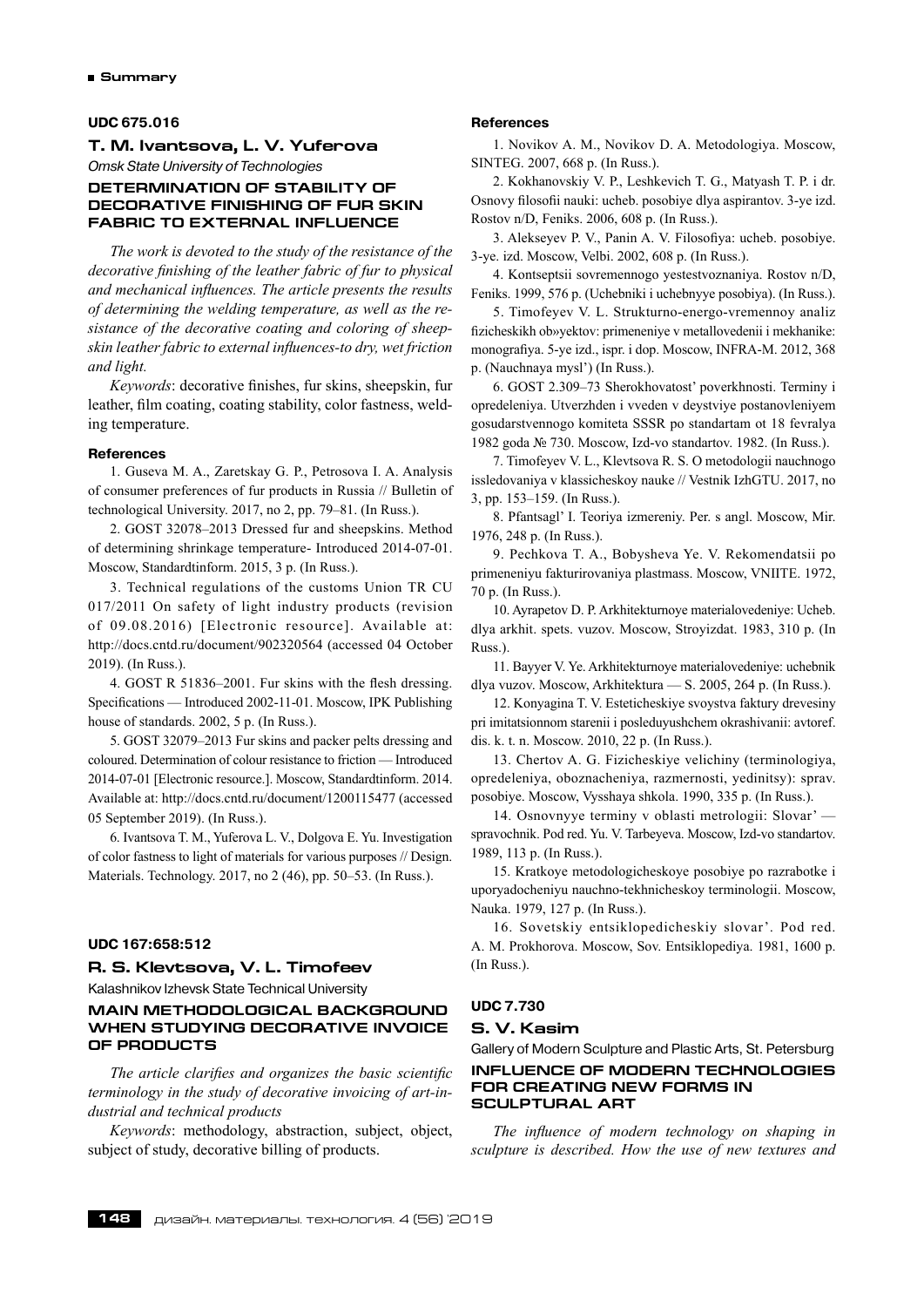*equipment contribute to the emergence of revolutionary ideas in plastic. The result of the synergy of scientific and technological progress and modern plastic in the works of foreign and domestic artists and sculptors (A. Kapur, T. Murakami, T. Craig, E. Howe, A. Kogan, S. Borisov). The areas of influence of scientific and technological progress on the development of plastic art are considered. The relationship between technological progress, masculine culture and the artistic image of a work of art is a departure from high ideas in art. The prevailing design approach in creating works of art*

*Keywords*: modern technology and shaping in contemporary sculpture, new textures, plastic and fiberglass, electronics used in sculpture and art objects, mass culture and technological progress in the arts, design approach.

### **References**

1. Zedl'majer H. Utrata serediny. Per. s nem. S. S. Vaneyana. Moscow, Progress tradiciya, Territoriya budushchego. 2008, p. 282. (Seriya «Universitetskaya biblioteka Aleksandra Pogorel'skogo»). (In Russ.).

2. Personal'nyj vebsajt Anish Kapura [Elektronnyj resurs]. Available at: http://anishkapoor.com/332/orbit-2 (accessed 22 February 2018). (In Russ.).

3. Veb-sajt o nanotekhnologiyah #1 v Rossii. Temnee chernogo: Vantablack — material budushchego. Available at: http://www.nanonewsnet.ru/news/2017/temnee-chernogovantablack-material-budushchego (accessed 10 December 2018). (In Russ.).

4. «Anishu Kapuru vydali eksklyuzivnye prava na samyj chernyj pigment v mire. Drugie skul'ptory vozmushcheny» [Elektronnyj resurs]. Available at: https:// artinvestment.ru/news/artnews/20160301\_vantablack. html (accessed 22 February 2018). (In Russ.).

5. Contemporey art limited editions and multiples / Stat'ya «String as contemporary art medium» [Elektronnyj resurs]. Available at: http://www.modernedition.com/art-articles/string/string-arthistory. html (accessed 22 February 2018).

6. «Zahvatyvayushchaya komnata Dozhdya (Rain Room) v kul'turnom centre Londona, Velikobritaniya» [Elektronnyj resurs] // Muzej dizajna. Available at: http://museum-design.ru/rain-room/ (accessed 22 February 2018). (In Russ.).

7. Internet-SMI o dizajne i arhitekture: Karbonovyj pavil'on Shtutgartskogo universiteta [Elektronnyj resurs]. Available at: http://rdh.ru/menu/arkhitektoora/17818‑karbonovyj-pavilonshtutgartskogo-universiteta/ (accessed 22 February 2018). (In Russ.).

8. Ben'yamin V. Proizvedenie iskusstva v epohu ego tekhnicheskoj vosproizvodimosti: izbrannye esse. Moscow, MEDIUM. 1996, р. 49. (In Russ.).

# **UDC 7.032**

# **T. Yu. Chuzhanova, O. V. Beschastnova**

*St. Petersburg State University of Industrial Technologies and Design*

# **Classical art and regularities of the dynamics of the development of artistic decoration in the interior**

*Analyzing European furniture, it becomes obvious that it is based on all forms of ancient Greek and Roman furniture. In styles Empire was mass focus on maintaining Roman and ancient Greek forms of. The article explores how the ancient Roman and Greek furniture design found implementation in the modern European interior in the classical style.*

*Keywords*: style, artistic decoration, classics, antiquity, furniture.

### **References**

1. Pisareva A. N. Khudozhestvennyye stili prikladnogo iskusstva: metodicheskiye ukazaniya. SPb., IPTS SPGUTD. 2006, 60 p. (In Russ.).

2. Sobolev N. N. Stili v mebeli. Moscow, Svarog. 1995, 349 p. (In Russ.).

3. Artyukhovich D. V. Peristil' // Stroitel'stvo. Entsiklopedicheskiy slovar'. Stavropol', Paragraf. 2011, 766 p. (In Russ.).

4. Kes D. Stili mebeli. Moscow, Kniga po Trebovaniyu. 2012, 298 p. (In Russ.).

5. Sokolov T. M. Khudozhestvennaya mebel'. L., Sovetskiy Khudozhnik. 1967, 164 p. (In Russ.).

6. Informvest. Istoriya chelovechestva. Osveshcheniye v drevnosti. Available at: http://informvest.ru/osveschenie-vdrevnosti. html (accessed 10 September 2019). (In Russ.).

# **UDC 76.03**

# **M. V. Asalkhanova, S. A. Klubnikina** Pushkin Leningrad State University

# **AUTHOR PUPPETS OF THE NAMDAKOV FAMILY: HISTORY, MATERIALS, TECHNOLOGIES. EXHIBITION PROJECT «ULGER»**

*Author's dolls of the Namdakov family are studied (sketches of the artist Dasha Namdakov), in the manufacture of which a variety of traditional (typical for decorative and applied art is drilled) and modern materials and technologies are used. Particular attention is paid to several works of the Ulger exhibition project.*

*Keywords*: author's dolls, the Namdakov family, Dasha Namdakov, traditions and national heritage are being drilled, materials, technologies, history, modernity.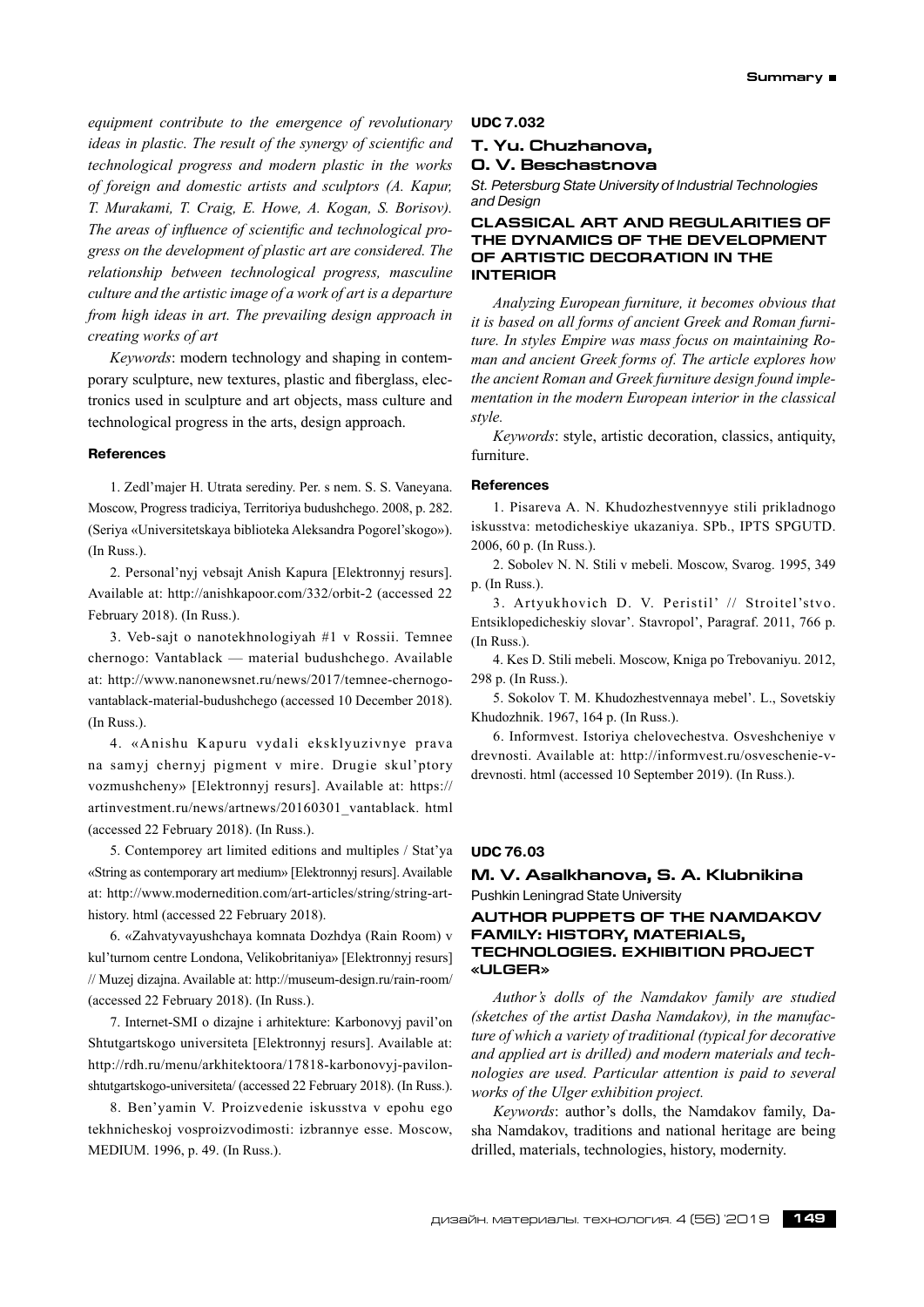# **References**

1. Uhanova I. N. Igrushki v sobranii Gosudarstvennogo Jermitazha. SPb., Izd-vo Gos. Jermitazha. 2011, 200 p. (In Russ.).

2. Kukla kak iskusstvo. Available at: https:// vk.com/topic-89844769\_39308449 (accessed 29 August 2019). (In Russ.).

3. Gomboeva M. I. Fenomen tvorchestva sem'i Namdakovyh // Ul'ger. Avtorskie kukly sem'i Namdakovyh. Katalog vystavki. SPb., Rossijskij jetnograficheskij muzej. 2018, pp. 16–17. (In Russ.).

4. Komarova N. P. «Ul'ger»: avtorskie kukly sem'i Namdakovyh // Ul'ger. Avtorskie kukly sem'i Namdakovyh. Katalog vystavki. SPb., Rossijskij jetnograficheskij muzej. 2018, pp. 4–5. (In Russ.).

5. Art-fond Dashi Namdakova. Available at: http://www.dashi-art.com/news/russianmuseumopening (accessed 19 August 2019). (In Russ.).

## **UDC 7.045; 7.011**

# **A. D. Ryzhkova, T. L. Makarova**

*St. Petersburg State University of Industrial Technologies and Design*

# **Images, signs, symbols in the design of banknotes of the Republic of Belarus**

*The article deals with the images, signs and symbols found in banknotes of the Republic of Belarus, in circulation in 2019. The results of the study can be used to develop new and redesign old banknotes.*

*Keywords*: banknotes of the Republic of Belarus, banknotes, monetary symbols, banknote design, banknotes of Europe.

### **References**

1. The Belarusian ruble, the appearance of the banknotes and banknotes. Available at: http://my-dict.ru (accessed 15 October 2019). (In Russ.).

2. The magic of words. Dictionaries. Available at: http://my-dict.ru (accessed 15 October 2019). (In Russ.).

3. Korolev K. M. Encyclopedia of symbols, signs, emblems. Moscow, Midgard. 2005, pp. 109, 243, 470, 473. (In Russ.).

4. Nesterova O. A. History of World culture. Practicum. Moscow, Yurayt. 2019, p. 253. (In Russ.).

5. Baghdasaryan V. E., Orlov I. B., Telitsyn V. L. Symbols, signs, emblems: encyclopedia. Under the General ed. Telitsyn V. L. 2nd ed. Moscow, Lokid-press. 2005, pp. 225, 249, 253, 366, 379. (In Russ.).

6. Brief Encyclopedia Of Symbols. Available at: http://www.symbolarium.ru (accessed 15.10.2019). (In Russ.).

7. Encyclopedia of symbols and signs. Available at: http://sigils.ru (accessed 15 October 2019). (In Russ.).

### **UDC 739:24**

### **R. S. Sanzhitov**

*East Siberia State University of Technology and Management, Ulan Ude*

# **THE DECORATION HANDICRAFT OF BUDDHISTIC SYMBOLS**

*The article reveals the semiotic significance of Buddhist symbols in the decorating products. Conducted a comprehensive semiotic and aesthetic analysis. When decorating the jewelry Buddhist symbols, the need for an integrated semiotic approach, as the impact of the semantic field of such symbols is especially significant. Research Buddhist symbols indicate that they are hidden attitudes and orientations of traditional ethnicity — Buryat.*

*Keywords*: semiotics, semantics, mythological code, Buddhist symbols, aesthetics, decor, decoration.

#### **References**

1. Gamzatova P. R. Archaicheskie tradicii v narodnom prikladnom iskusstve. K probleme kulturnogo archetipa. *Moscow,* Librocom. 2014, 208 p. (In Russ.).

2. Sanzhitov Radna. Sozdanie nacional'nyh ornamentov v dizajne metallicheskih izdelij Zabajkal'ya: dissertaciya … kandidata tekhnicheskih nauk: 17.00.06. [Mesto zashcity: Mosk. gos. un-t priborostroeniya i informatiki]. *Moscow.* 2008, 120 p. (In Russ.).

3. Polnaya enciklopediya simvolov. *Moscow,* AST, Sova. 2006, 520 p. (In Russ.).

4. Sibidanov B. B. Tradicionnaya real'nost' buryat: prostranstvo i vremya. Ulan-Ude, Izd-vo Butyat. Gosun-ta. 2002, 149, [1] p. (In Russ.).

5. Kokorina Yu. G., Lichter Yu. A. Morphologiya decora. Izd. 2‑oe. *Moscow,* URSS. 2010, 199 p. (In Russ.).

6. Buryatskij ornament v tvorchestve Lubsana Dorzhieva. Avtor i sost. k. i. n. I. S. Baldano. Ulan-Ude, Nyutag. 1992, 128 p. (In Russ.).

# **UDC 74.01/09**

#### **N. I. Dvorko**

*St. Petersburg State University of Industrial Technologies and Design*

**MODERN APPROACHES TO WEB NARRATIVE DESIGN: PROJECT-BASED EXPERIENCE OF THE DEPARTMENT OF ADVERTISING DESIGN OF SAINT PETERSBURG STATE UNIVERSITY OF INDUSTRIAL TECHNOLOGIES AND DESIGN**

*This paper analyzes the experience of creating multimedia web projects by the students of the Graphic Design Institute of Saint Petersburg State University of Industrial Technologies and Design, major: «Graphic Design in Multimedia». It examines existing approaches to designing web narratives in the field of education and advertising. The paper provides examples of student projects which of-*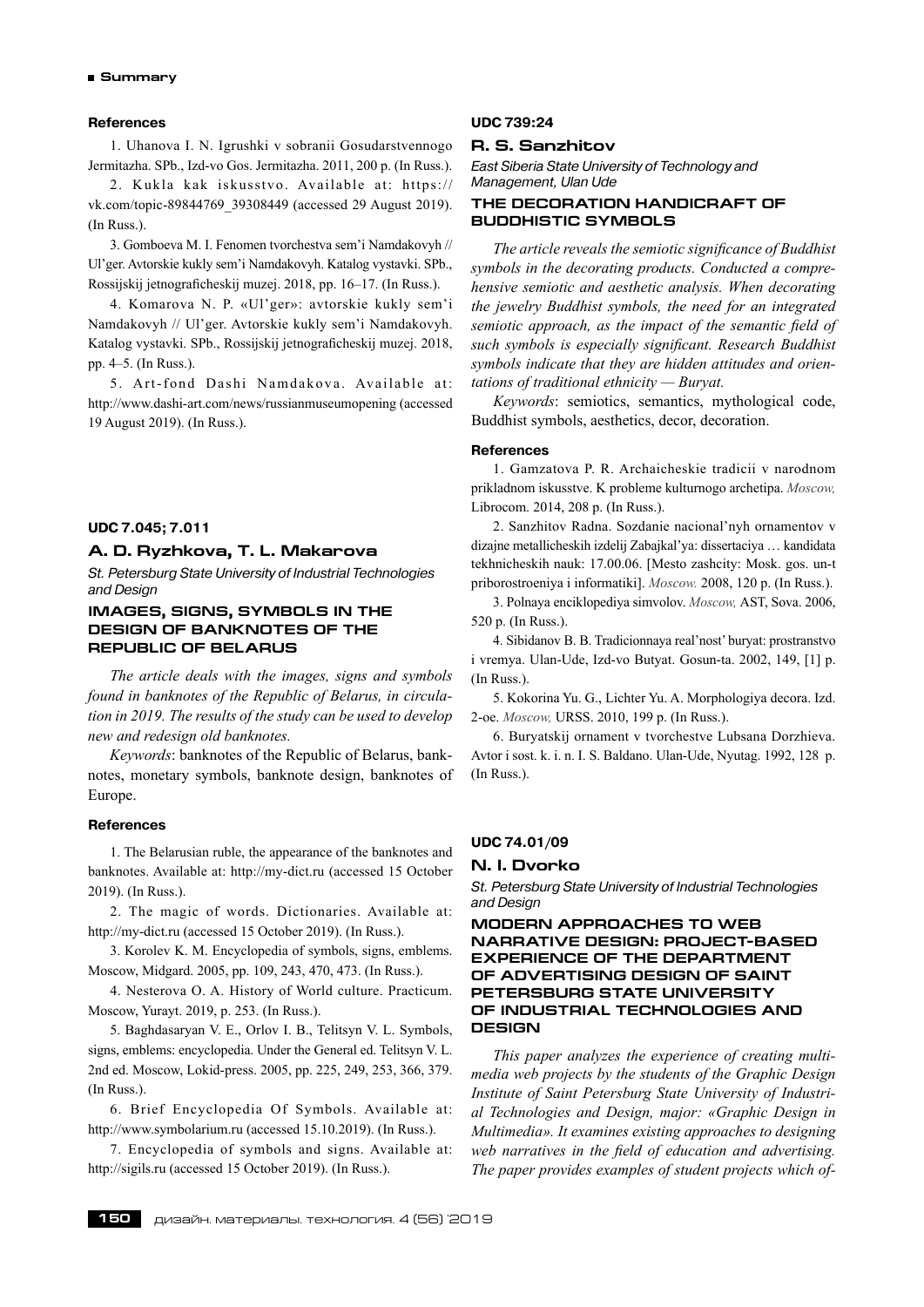*fer innovative design solutions that allow creating a meaningful user experience.*

*Keywords*: graphic design, web narratives, interactive design, visual design, user experience, web technologies, multimedia student projects

#### **References**

1. Dvorko N. Digital Storytelling Landscape // Not Ever Absent: Storytelling in Arts, Culture and Identity Formation. Oxford, Inter-Disciplinary Press. 2014, pp. 239–247.

2. Dvorko N. The Potential of Web Documentary for Education // INTED2016 Proceedings. 10th International Technology, Education and Development Conference. March 7th-9th, 2016. Valencia, Spain. 2016, pp. 3925–3932.

3. Dvorko N. I, Galanova E. A. Multimedijnye proekty prosvetitelskoj napravlennosti dlya detskoj auditorii: osobennosti dizajn-proektirovaniya [Educational Multimedia Projects for Children: Specific Aspects of Design]. Graficheskiĭ dizaĭn: tradicii i innovacii [Proceedings of international scientific — practical conference «Graphic Design: Traditions and Innovations»: proceedings of the presentations]. SPb. 2018, pp. 33–40. (In Russ.).

4. Robson K., Plangger K., Kietzmann J, McCarthy I. P., Pitt L. Is it all a game? Understanding the principles of gamification // Bus. Horiz. «Kelley School of Business, Indiana University». 2015, vol. 58, no 4, pp. 411–420.

5. Mayer R. E. Multimedia learning. 2nd ed. Cambridge University Press. 2009.

6. Dvorko N. Innovative Approaches to Promoting Tourist Routes through Digital Narrative. EVA 2016 SAINT PETERSBURG. Electronic Imaging & the Visual Arts International Conference, St. Petersburg, June 23th-24th, 2016, Conference Proceedings. SPb, ITMO University. 2016, pp. 43–47.

### **UDC 7.01**

#### **V. L. Zhukov, N. E. Lebedeva**

St. Petersburg State University of Industrial Technologies and Design

# **METHODS OF HISTORIOGRAPHY AND ARTMETRY IN THE RESEARCH OF THE HEROIC EPIC OF HELLAS WHEN CREATING THE IMAGE OF THE «ARGONAUTS» PARURE**

*The article shows new approaches in ongoing research in the subject area of design objects at the intersection of the humanities and natural sciences. The research of the images of works of plastic art created on the basis of the development of historiography in the Hellenic mythological understanding of nature. Involved are modern objective scientific methods, analyzes and communication syntheses of cognitive information technologies that reveal artometric content as a specific visual-symbolic cognitive information dynamic system with a locally stable structure with synergistic abilities for self-organization and self-tuning.*

*This provides new unlimited opportunities to enhance the effect of harmonization of creative processes in design.*

*Keywords*: visual-symbolic cognitive information dynamic systems (VKIDS), post-non-classical methodology, design theory, cultural code, mythology, jewelry and accessories.

# **References**

1. Zhmud' L. Ja. Zarozhdenie istorii nauki v antichnosti. SPb., RHGI. 2002, 424 p. (In Russ.).

2. Kun N. A. Legendy i mify Drevnej Grecii i Drevnego Rima. Chto rasskazyvali greki i rimljane o svoih bogah i gerojah. Moscow, AST, Astrel'. 2010, 512 p. (In Russ.).

3. Antichnaja kul'tura. Literatura, teatr, iskusstvo, filosofija, nauka: clovar' — spravochnik. Pod red. V. N. Jarho. Moscow, Vysshaja shkola. 1995, 383 p. (In Russ.).

4. Shapovalov E. A. Kurs lekcij po filosofii tehniki: ucheb. posobie. SPb., Sankt-Peterburg. un-t. 1998, 126 p. (In Russ.).

5. Tatarkiewicz W. ȿstetyka staroĪytna. Wrocáaw. 1962, 416 p. 6. Losev A. F. Antichnaja literature. Pod red. prof. Taho-Godi. 7‑e izd. Moscow, CheRo. 2005. (In Russ.).

7. Rozov M. A. Teorija social'nyh jestafet i problemy jepistemologii / Ros. akad. nauk, In-t filosofii. Moscow, Novyj hronograf. 2008, 352 p. (In Russ.).

8. Zhukov V. L., Lebedeva N. E. Issledovanie nauchnotehnicheskih dostizhenij antichnyh civilizacij v morfologii sozdanija obrazov ob#ektov dizajna v aksessuarah sociuma // Nauka i obrazovanie v oblasti tehnicheskoj jestetiki, dizajna i tehnologii hudozhestvennoj obrabotki materialov: mater. X mezhdunar. nauch.‑prakt. konf. vuzov Rossii / SPbGUPTD. SPb., SPbGUPTD. 2018, 557 p. (In Russ.).

9. Lotman Ju. M. Iskusstvoznanie i «tochnye metody» v sovremennyh zarubezhnyh issledovanijah // Iskusstvometrija: Metody tochnyh nauk i semiotiki. Sost. i red. Ju. M. Lotman, V. M. Petrova; Predisl. Ju. M. Lotmana; Poslel. V. M. Petrova. Izd. 4‑e. Moscow, Knizhnyj dom «LIBROKOM». 2009, 368 p. (In Russ.).

10. Kolesnikov A. V. Gibridizacija. Gibridnye i sinergeticheskie intellektual'nye sistemy: teorija i praktika: materialy 1‑go mezhdunarodnogo simpoziuma. T. 1. Pod red. prof. A. V. Kolesnikova. Kaliningrad, Izd-vo BFU im. I. Kanta. 2012, pp. 9–24. (In Russ.).

11. Jarushkina N. G. Osnovy teorii nechjotkih i gibridnyh sistem: ucheb. posobie. Moscow, Finansy i statistika. 2009, 320 p. (In Russ.).

12. Tarasov V. B., Golubin A. V. Nechjotkie geneticheskie algoritmy. Intellektual'nye sistemy. Kollektivnaja monografija. Vypusk vtoroj. Pod red. V. M. Kurejchika. Moscow, Fizmatlit. 2007, 295 p. (In Russ.).

13. Osgud Ch., Susi Dzh., Tannenbaum P. Prilozhenie metodiki semanticheskogo differenciala k issledovanijam po jestetike i smezhnym problemam // Iskusstvometrija: Metody tochnyh nauk i semiotiki. Sost. i red. Ju. M. Lotman, V. M. Petrova; Predisl. Ju. M. Lotmana; Poslel. V. M. Petrova. Izd. 4‑e. Moscow, Knizhnyj dom «LIBROKOM». 2009, 368 p. (In Russ.).

14.Jekman G., Kjunnapas T. Shkalirovanie jesteticheskih ocenok «prjamymi» i «kosvennymi» metodami // Iskusstvometrija: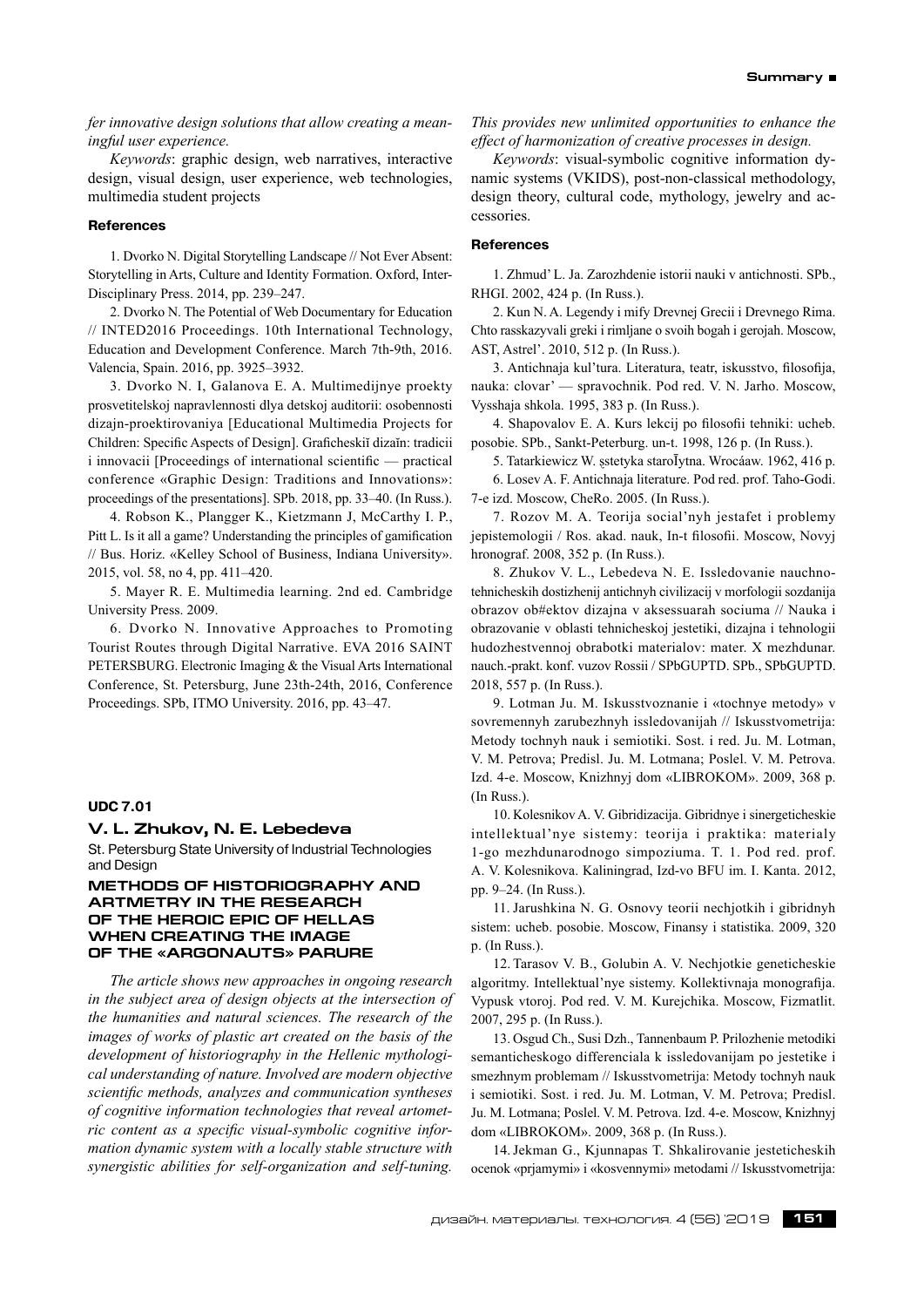Metody tochnyh nauk i semiotiki. Sost. i red. Ju. M. Lotman, V. M. Petrova; Predisl. Ju. M. Lotmana; Poslel. V. M. Petrova. Izd. 4‑e. Moscow, Knizhnyj dom «LIBROKOM». 2009, 368 p. (In Russ.).

15. Simmat V. E. Semanticheskij differencial kak instrument iskusstvoved-cheskogo analiza // Iskusstvometrija: Metody tochnyh nauk i semiotiki. Sost. i red. Ju. M. Lotman, V. M. Petrova; Predisl. Ju. M. Lotmana; Poslel. V. M. Petrova. Izd. 4‑e. Moscow, Knizhnyj dom «LIBROKOM». 2009, 368 p. (In Russ.).

#### **UDC 539.434:677.494**

# **V. I. Vagner, E. A. Ananichev, M. A. Egorova, N. S. Klimova, Yu. V. Kobyakova**

St. Petersburg State University of Industrial Technologies and Design

### **MODELING FUNCTIONAL-OPERATIONAL PROPERTIES OF POLYMERIC TEXTILE MATERIALS**

*Methods of studying the functional and operational properties of polymeric textile materials — based on mathematical modeling of deformation and relaxation processes, allow not only to predict these properties, but also provide a tool for the technological selection of materials that have the best properties from the operational and consumer point of view.*

*Keywords*: mathematical modeling, system analysis, computational forecasting, viscoelasticity, polymer textile materials, functional and operational properties, deformation processes.

# **References**

1. Makarov A. G. Kontrol' parametrov nelineynonasledstvennykh yader relaksatsii i zapazdyvaniya sinteticheskikh nitey // Izvestiya vysshikh uchebnykh zavedeniy. Tekhnologiya tekstil'noy promyshlennosti. 2000, no 2, pp. 12–16. (In Russ.).

2. Stalevich A. M., Makarov A. G. Variant spektra nasledstvenno-vyazkouprugoy relaksatsii sinteticheskikh nitey // Izvestiya vysshikh uchebnykh zavedeniy. Tekhnologiya tekstil'noy promyshlennosti. 2000, no 3, pp. 8–13. (In Russ.).

3. Makarov A. G., Stalevich A. M. Variant prognozirovaniya protsessov deformirovaniya sinteticheskikh nitey // Khimicheskiye volokna. 2001, no 4, pp. 67–69. (In Russ.).

4. Makarov A. G., Stalevich A. M. Metody utochneniya i kontrolya prognoziruyemykh sostoyaniy sinteticheskikh materialov // Khimicheskiye volokna. 2001, no 5, pp. 58–61. (In Russ.).

5. Stalevich A. M., Makarov A. G. Opredeleniye vyazkouprugikh kharakteristik na primere poliakrilonitril'noy niti // Khimicheskiye volokna. 2001, no 6, pp. 68–70. (In Russ.).

6. Makarov A. G., Stalevich A. M. Variant spektrov relaksatsii i zapazdyvaniya u amorfno-kristallicheskikh sinteticheskikh nitey // Khimicheskiye volokna. 2002, no 3, pp. 52–55. (In Russ.).

7. Stalevich A. M., Makarov A. G., Saidov Ye. D. Raschotnoeksperimental'naya otsenka pogloshchayemoy mekhanicheskoy raboty pri deformirovanii sinteticheskoy niti // Khimicheskiye volokna. 2002, no 3, pp. 55–57. (In Russ.).

8. Makarov A. G., Stalevich A. M. Prognoz obratnoy relaksatsii i deformatsionno-vosstanovitel'nykh protsessov sinteticheskikh nitey // Khimicheskiye volokna. 2002, no 6, pp. 62–64. (In Russ.).

9. Makarov A. G. Opredeleniye analiticheskoy vzaimosvyazi normirovannykh yader relaksatsii i polzuchesti v lineynoy teorii vyazkouprugosti tekstil'nykh materialov // Izvestiya vysshikh uchebnykh zavedeniy. Tekhnologiya tekstil'noy promyshlennosti. 2002, no 2, pp. 13–17. (In Russ.).

10. Makarov A. G., Stalevich A. M. Prognozirovaniy e vosstanovitel'nogo deformatsionnogo protsessa i obratnoy relaksatsii polimernykh materialov // Izvestiya vysshikh uchebnykh zavedeniy. Tekhnologiya tekstil'noy promyshlennosti. 2002, no 3, pp. 10–13. (In Russ.).

11. Stalevich A. M., Makarov A. G., Saidov Ye. D. Uprugiye komponenty diagrammy rastyazheniya sinteticheskoy niti // Izvestiya vysshikh uchebnykh zavedeniy. Tekhnologiya tekstil'noy promyshlennosti. 2002, no 4–5, pp. 15–18. (In Russ.).

12. Stalevich A. M., Makarov A. G., Saidov Ye. D. Relaksatsionnaya spektrometriya sinteticheskoy niti // Izvestiya vysshikh uchebnykh zavedeniy. Tekhnologiya tekstil'noy promyshlennosti. 2003, no 1, pp. 16–22. (In Russ.).

13. Demidov A. V., Makarov A. G., Stalevich A. M. Sistemnyy analiz vyazkouprugosti polimernykh materialov // Voprosy materialovedeniya. 2005, no 4 (44), pp. 50–58. (In Russ.).

14. Demidov A. V., Makarov A. G., Stalevich A. M. Variant matematicheskogo modelirovaniya deformatsionnykh protsessov polimernykh materialov // Voprosy materialovedeniya. 2006, no 3 (47), pp. 101–110. (In Russ.).

15. Demidov A. V., Makarov A. G., Stalevich A. M. Metody komp'yuternogo analiza vyazkouprugosti tekhnicheskikh tkaney // Izvestiya vysshikh uchebnykh zavedeniy. Tekhnologiya tekstil'noy promyshlennosti. 2006, no 3, pp. 13–17. (In Russ.).

16. Demidov A. V., Makarov A. G., Stalevich A. M. Issledovaniye izmeneniy deformatsionnykh svoystv poliefirnykh nitey v zavisimosti ot stepeni krutki // Izvestiya vysshikh uchebnykh zavedeniy. Tekhnologiya tekstil'noy promyshlennosti. 2006, no 4, pp. 9–13. (In Russ.).

17. Ovsyannikov D. A., Makarov A. G., Stalevich A. M., Demidov A. V. Matematicheskoye modelirovaniye vyazkouprugikh protsessov polimerov // Vestnik Sankt-Peterburgskogo universiteta. Ser. 10. Prikladnaya matematika. Informatika. Protsessy upravleniya. 2006, vol. 3, pp. 46–54. (In Russ.).

18. Demidov A. V., Makarov A. G., Stalevich A. M. Opredeleniye deformatsionnykh kharakteristik sinteticheskikh nitey v usloviyakh peremennoy temperatury // Khimicheskiye volokna. 2006, no 3, pp. 58–61. (In Russ.).

19. Demidov A. V., Makarov A. G., Stalevich A. M. Komp'yuternoye issledovaniye vyazkouprugosti polimernykh materialov // Khimicheskiye volokna. 2006, no 5, pp. 38–43. (In Russ.).

20. Demidov A. V., Makarov A. G., Stalevich A. M. Optimizatsiya vybora modeli vyazkouprugosti sinteticheskikh nitey // Khimicheskiye volokna. 2006, no 6, pp. 47–51. (In Russ.).

21. Demidov A. V., Makarov A. G., Stalevich A. M. Kriterii optimal'nogo vybora matematicheskoy modeli vyazkouprugosti tekstil'nykh materialov // Izvestiya vysshikh uchebnykh zavedeniy.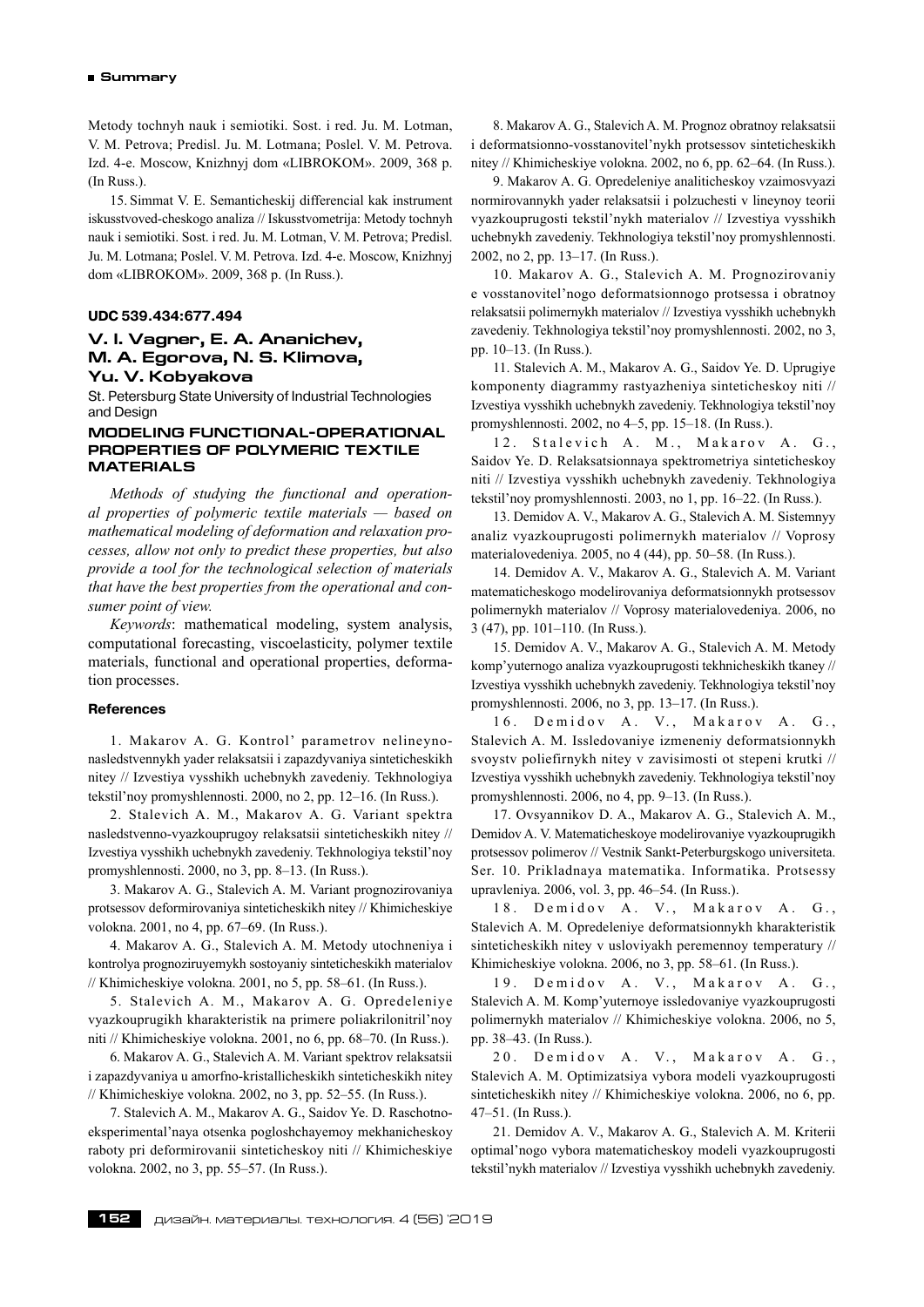Tekhnologiya tekstil'noy promyshlennosti. 2006, no 5, pp. 18–22. (In Russ.).

22. Demidov A. V., Makarov A. G., Stalevich A. M. Opredeleniye mekhanicheskikh kharakteristik tekstil'nykh materialov pri peremennoy temperature // Izvestiya vysshikh uchebnykh zavedeniy. Tekhnologiya tekstil'noy promyshlennosti. 2006, no 6, pp. 14–19. (In Russ.).

23. Demidov A. V., Makarov A. G., Stalevich A. M. Komp'yuternoye prognozirovaniye deformatsionnykh protsessov tekstil'nykh materialov // Izvestiya vysshikh uchebnykh zavedeniy. Tekhnologiya tekstil'noy promyshlennosti. 2007, no 2, pp. 14–18. (In Russ.).

24. Demidov A. V., Makarov A. G., Stalevich A. M. Sistemnyy analiz vyazkouprugosti tekstil'nykh materialov // Izvestiya vysshikh uchebnykh zavedeniy. Tekhnologiya tekstil'noy promyshlennosti. 2007, no 3, pp. 20–24. (In Russ.).

25. Demidov A. V., Makarov A. G., Stalevich A. M. Sistemnyy analiz vyazkouprugosti poliefirnykh nitey // Khimicheskiye volokna. 2007, no 1, pp. 62–65. (In Russ.).

26. Demidov A. V., Makarov A. G., Stalevich A. M. Issledovaniye uprugikh, vyazkouprugikh i plasticheskikh kharakteristik khimicheskikh nitey // Khimicheskiye volokna. 2007, no 3, pp. 57–60. (In Russ.).

27. Demidov A. V., Makarov A. G., Stalevich A. M. Variant matematicheskogo modelirovaniya deformatsionnykh protsessov sinteticheskikh nitey // Khimicheskiye volokna. 2007, no 4, pp. 55–58. (In Russ.).

28. Demidov A. V., Makarov A. G., Stalevich A. M. Variant prognozirovaniya nelineyno-nasledstvennoy vyazkouprugosti polimerov // Prikladnaya mekhanika i tekhnicheskaya fizika. 2007, vol. 48, no 5, pp. 147–157. (In Russ.).

29. Makarov A. G., Demidov A. V., Stalevich A. M. Variant modelirovaniya nelineyno-nasledstvennoy vyazkouprugosti polimernykh materialov // Mekhanika tverdogo tela. 2009, no 1, pp. 155–165. (In Russ.).

30. Gorshkov A. S., Makarov A. G., Rymkevich O. V., Ry mkevich P. P. Matematicheskoye modelirovaniye protsessov nestatsionarnoy teploprovodnosti cherez mnogosloynyye izdeliya tekstil'noy i shveynoy promyshlennosti // Dizayn. Materialy. Tekhnologiya. 2010, no 4 (15), pp. 88–92. (In Russ.).

31. Makarov A. G., Kiselev S. V., Rybachuk S. V., Zurakhov V. S. Kriterii nadezhnosti prognozirovaniya vyazkouprugosti polimernykh materialov // Izvestiya vysshikh uchebnykh zavedeniy. Tekhnologiya legkoy promyshlennosti. 2011, vol. 11, no 1, pp. 56–60. (In Russ.).

32. Makarov A. G., Kiselev S. V., Rybachuk S. V., Pushkar' D. V. Variant modelirovaniya relaksatsii i polzuchesti polimernykh odnoosno oriyentirovannykh materialov // Dizayn. Materialy. Tekhnologiya. 2011, no 1 (16), pp. 91–94. (In Russ.).

33. Makarov A. G., Kiselev S. V., Rybachuk S. V., Zurakhov V. S. Vysokoskorostnoye deformirovaniye odnoosno oriyentirovannykh polimernykh materialov // Dizayn. Materialy. Tekhnologiya. 2011, no 2 (17), pp. 95–97. (In Russ.).

34. Rymkevich P. P., Romanova A. A., Gorshkov A. S., Makarov A. G. Fizicheskiye osnovy vyazkouprugogo povedeniya oriyentirovannykh amorfno-kristallicheskikh polimerov // Izvestiya vysshikh uchebnykh zavedeniy. Tekhnologiya legkoy promyshlennosti. 2012, vol. 16, no 2, pp. 70–73. (In Russ.).

35. Makarov A. G., Gorshkov A. S., Rymkevich P. P., Ishmuratova R. R. Metod opredeleniya spektral'nykh i energeticheskikh kharakteristik elastomerov // Dizayn. Materialy. Tekhnologiya. 2012, vol. 2, no 22, pp. 38–42. (In Russ.).

36. Makarov A. G., Gorshkov A. S., Rymkevich P. P., Pereborova N. V. Metod korrektsii parametrov matematicheskoy modeli relaksatsii polimerov po tochkam eksperimental'noy diagrammy rastyazheniya // Dizayn. Materialy. Tekhnologiya. 2012, vol. 1, no 21, pp. 23–28. (In Russ.).

37. Makarov A. G., Slutsker G. Ya., Terushkina O. B., Drobotun N. V. Fizicheskiy analiz kinetiki polzuchesti mononitey iz polipropilena i polivinilidenftorida // Dizayn. Materialy. Tekhnologiya. 2012, vol. 3, pp. 41–44. (In Russ.).

38. Makarov A. G., Yegorova M. A., Zurakhov N. S., Fomina A. V. Opredeleniye analiticheskoy vzaimosvyazi normirovannykh yader relaksatsii i zapazdyvaniya v lineynoy teorii vyazkouprugosti polimernykh materialov // Dizayn. Materialy. Tekhnologiya. 2012, vol. 3, pp. 48–50. (In Russ.).

39. Makarov A. G., Slutsker G. Ya., Zhukovskiy V. A., Terushkina O. B., Drobotun N. V., Filipenko T. S., Yedomina N. A. Uprugiye svoystva polipropilenovykh i polivinilidenftoridnykh mononitey i setchatykh endoprotezov na ikh osnove // Khimicheskiye volokna. 2012, no 5, pp. 28–32. (In Russ.).

40. Makarov A. G., Pereborova N. V., Demidov A. V., Vagner V. I. Spektral'nyy analiz relaksatsionnykh svoystv polimernykh nitey amorfno-kristallicheskogo stroyeniya // Khimicheskiye volokna. 2013, no 5, pp. 44–47. (In Russ.).

41. Golovina V. V., Rymkevich P. P., Makarov A. G., Romanova A. A. Prognozirovaniye deformatsionnykh i relaksatsionnykh protsessov v odnoosnooriyentirovannykh polimernykh materialakh // Khimicheskiye volokna. 2013, no 6, pp. 33–40. (In Russ.).

42. Golovina V. V., Makarov A. G., Rymkevich P. P. Metod analogiy i yego fizicheskoye obosnovaniye dlya opisaniya termovyazkouprugosti amorfno-kristallicheskikh polimernykh nitey // Izvestiya vysshikh uchebnykh zavedeniy. Tekhnologiya legkoy promyshlennosti. 2013, vol. 19, no 1, pp. 67–70. (In Russ.).

43. Makarov A. G., Slutsker G. Ya., Pereborova N. V., Vasil'yeva V. V., Vagner V. I. Kinetika relaksatsii napryazheniya i polzuchesti v oriyentirovannykh voloknakh polipropilena // Izvestiya vysshikh uchebnykh zavedeniy. Tekhnologiya legkoy promyshlennosti. 2015, vol. 27, no 1, pp. 101–105. (In Russ.).

44. Makarov A. G., Slutsker G. Ya., Pereborova N. V., Vasil'yeva V. V., Vagner V. I. Detalizatsiya mekhanizma relaksatsii napryazheniya v oriyentirovannykh voloknakh polipropilena // Izvestiya vysshikh uchebnykh zavedeniy. Tekhnologiya legkoy promyshlennosti. 2015, vol. 28, no 2, pp. 104–109. (In Russ.).

45. Makarov A. G., Pereborova N. V., Yegorova M. A., Zurakhov N. S., Kiselev S. V. Prognozirovaniye i sravnitel'nyy analiz deformatsionnykh protsessov polimernoy tekstil'noy pryazhi // Izvestiya vysshikh uchebnykh zavedeniy. Tekhnologiya legkoy promyshlennosti. 2015, vol. 28, no 2, pp. 78–87. (In Russ.).

46. Makarov A. G., Demidov A. V., Pereborova N. V., Yegorova M. A. Matematicheskoye modelirovaniye i komp'yuternoye prognozirovaniye deformatsionnykh protsessov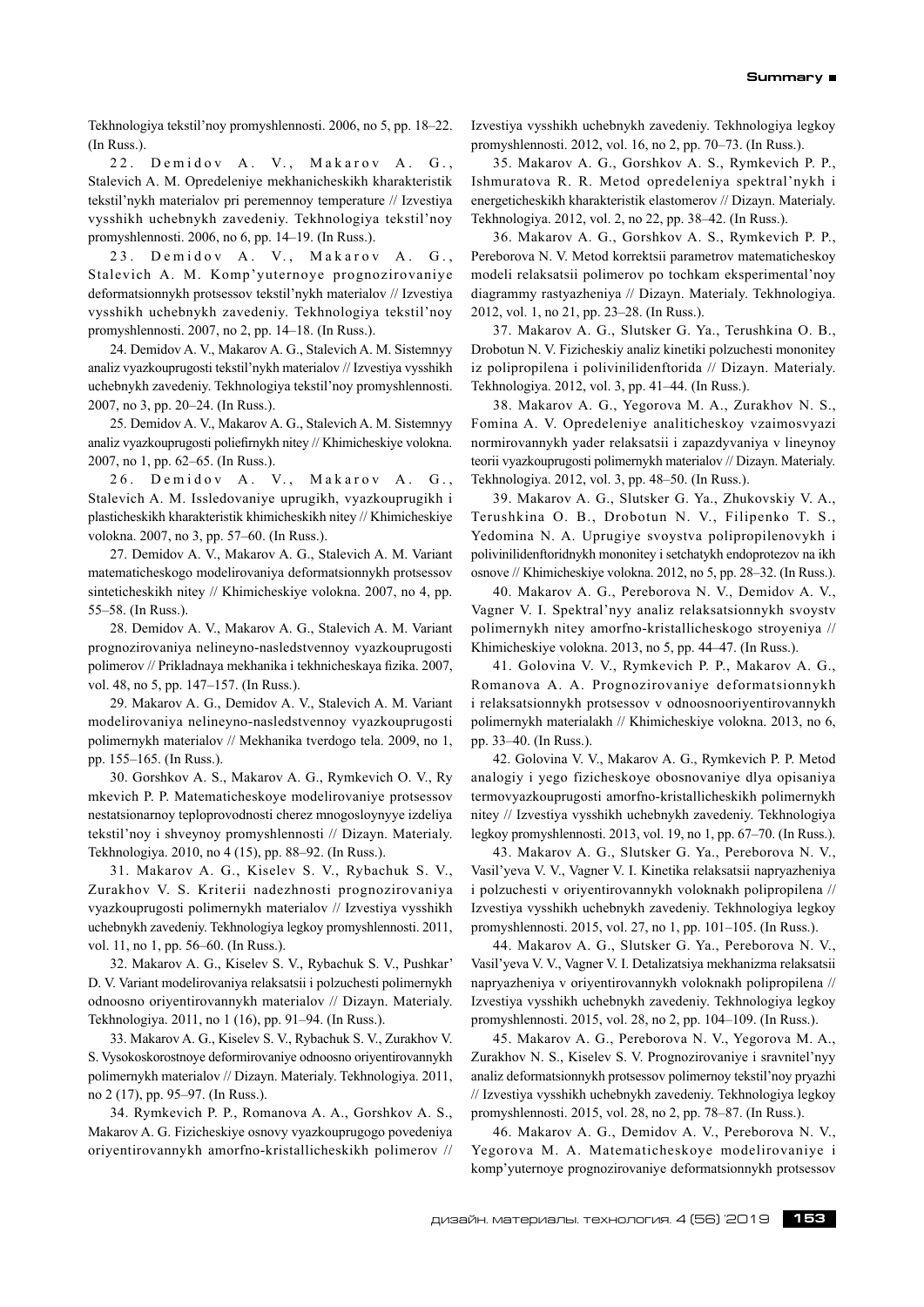polimernykh parashyutnykh strop // Khimicheskiye volokna. 2015, no 6, pp. 60–67. (In Russ.).

47. Makarov A. G., Demidov A. V., Pereborova N. V., Yegorova M. A. Modelirovaniye i raschetnoye prognozirovaniye relaksatsionnykh i deformatsionnykh svoystv polimernykh parashyutnykh strop // Izvestiya vysshikh uchebnykh zavedeniy. Tekhnologiya tekstil'noy promyshlennosti. 2015, no 6 (360), pp. 194–205. (In Russ.).

48. Makarov A. G., Pereborova N. V., Yegorova M. A., Ledov D. S., Busygin K. N., Konovalov A. S. Metodologiya spektral'nogo modelirovaniya deformatsionno-relaksatsionnykh protsessov polimernykh materialov // Izvestiya vysshikh uchebnykh zavedeniy. Tekhnologiya legkoy promyshlennosti. 2015, vol. 30, no 4, pp. 7–16. (In Russ.).

49. Pereborova N. V. Razrabotka kriteriyev kachestvennoy otsenki funktsional'no-potrebitel'skikh svoystv produktsii tekstil'noy i legkoy promyshlennosti v tselyakh upravleniya kachestvom produktsii // Dizayn. Materialy. Tekhnologiya. 2015, no 4 (39), pp. 98–102. (In Russ.).

50. Pereborova N. V. Razrabotka innovatsionnykh metodov kontrolya ekspluatatsionnykh svoystv i povysheniya kachestva materialov tekstil'noy i legkoy promyshlennosti // Izvestiya vysshikh uchebnykh zavedeniy. Tekhnologiya legkoy promyshlennosti. 2015, vol. 29, no 3, pp. 11–19. (In Russ.).

51. Pereborova N. V. Razrabotka strategicheskoy programmy sozdaniya inzhiniringovogo tsentra tekstil'noy i legkoy promyshlennosti // Izvestiya vysshikh uchebnykh zavedeniy. Tekhnologiya legkoy promyshlennosti, 2015, vol. 29, no 3, pp. 35–42. (In Russ.).

52. Pereborova N. V. Povysheniye kachestva produktsii tekstil'noy i legkoy promyshlennosti na osnove vnedreniya informatsionnykh tekhnologiy v nauchnyye issledovaniya // Vestnik Sankt-Peterburgskogo gosudarstvennogo universiteta tekhnologii i dizayna. Seriya 1. Yestestvennyye i tekhnicheskiye nauki. 2015, no 4, pp. 60–66. (In Russ.).

53. Makarov A. G., Shvankin A. M. Sravnitel'nyy analiz fiziko-mekhanicheskikh svoystv aramidnykh materialov // Izvestiya vysshikh uchebnykh zavedeniy. Tekhnologiya legkoy promyshlennosti. 2016, vol. 31, no 1, pp. 22–27. (In Russ.).

54. Makarov A. G., Demidov A. V., Pereborova N. V., Yegorova M. A. Matematicheskoye modelirovaniye i komp'yuternoye prognozirovaniye deformatsionnykh protsessov polimernykh parashyutnykh strop // Khimicheskiye volokna. 2016, no 2, pp. 52–58. (In Russ.).

55. Makarov A. G., Demidov A. V. Prognozirovaniye deformatsionno-vosstanovitel'nogo protsessa polimernykh materialov // Izvestiya vysshikh uchebnykh zavedeniy. Tekhnologiya legkoy promyshlennosti. 2016, vol. 32, no 2, pp. 5–9. (In Russ.).

56. Demidov A. V., Makarov A. G., Pereborova N. V., Shvankin A. M. Chislennoye prognozirovaniye deformatsionnorelaksatsionnykh protsessov aramidnykh materialov v usloviyakh peremennoy temperatury // Dizayn. Materialy. Tekhnologiya. 2016, no 3 (43), pp. 55–60. (In Russ.).

57. Makarov A. G., Shvankin A. M. Sistemnyy analiz deformatsionnykh svoystv gorno- i pozharospasatel'nykh aramidnykh shnurov // Dizayn. Materialy. Tekhnologiya. 2016, no 2 (42), pp. 93–97. (In Russ.).

58. Pereborova N. V., Yegorova M. A., Yegorov I. M., Kozlov A. A., Shvankin A. M., Ledov D. S. Komp'yuternoye modelirovaniye deformatsionnykh svoystv aramidnykh materialov slozhnogo stroyeniya // Vestnik Sankt-Peterburgskogo gosudarstvennogo universiteta tekhnologii i dizayna. Seriya 1. Yestestvennyye i tekhnicheskiye nauki. 2016, no 4, pp. 23–31. (In Russ.).

59. Demidov A. V., Pereborova N. V., Shvankin A. M., Ledov D. S. Komp'yuternoye prognozirovaniye vyazkouprugikh protsessov aramidnykh materialov // Dizayn. Materialy. Tekhnologiya. 2016, no 4 (44), pp. 76–82. (In Russ.).

60. Makarov A. G., Pereborova N. V., Yegorova M. A., Yegorov I. M. Razrabotka metodov matematicheskogo modelirovaniya protsessov relaksatsii i polzuchesti polimernykh nitey na osnove ikh spektral'noy interpretatsii // Khimicheskiye volokna. 2017, no 1, pp. 69–73. (In Russ.).

61. Makarov A. G., Pereborova N. V., Yegorova M. A., Yegorov I. M. Razrabotka kriteriyev dostovernosti prognozirovaniya deformatsionnykh i relaksatsionnykh protsessov polimernykh materialov // Khimicheskiye volokna. 2017, no 2, pp. 59–63. (In Russ.).

62. Demidov A. V., Makarov A. G., Pereborova N. V., Yegorova M. A. Varianty matematicheskogo modelirovaniya i sistemnogo analiza mekhanicheskoy relaksatsii i polzuchesti polimernykh materialov // Khimicheskiye volokna. 2017, no 4, pp. 46–51. (In Russ.).

63. Demidov A. V., Makarov A. G., Pereborova N. V., Yegorova M. A. Prognozirovaniye deformatsionno-relaksatsionnykh protsessov poliamidnykh tkaney, primenyayemykh dlya izgotovleniya kupolov parashyutov // Izvestiya vysshikh uchebnykh zavedeniy. Tekhnologiya tekstil'noy promyshlennosti. 2017, no 1 (367), pp. 250–258. (In Russ.).

64. Makarov A. G., Pereborova N. V., Yegorova M. A., Yegorov I. M. Kachestvennyy analiz deformatsionnorelaksatsionnykh svoystv aramidnykh shnurov gornospasatel'nogo naznacheniya // Izvestiya vysshikh uchebnykh zavedeniy. Tekhnologiya tekstil'noy promyshlennosti. 2017, no 2 (368), pp. 309–313. (In Russ.).

65. Makarov A. G., Pereborova N. V., Yegorova M. A., Yegorov I. M. Matematicheskoye modelirovaniye deformatsionnorelaksatsionnykh protsessov polimernykh materialov v usloviyakh peremennoy temperatury // Izvestiya vysshikh uchebnykh zavedeniy. Tekhnologiya tekstil'noy promyshlennosti. 2017, no. 4 (370), pp. 287–292. (In Russ.).

66. Makarov A. G., Pereborova N. V., Pershakova N. A., Konovalov A. S. Metody matematicheskogo modelirovaniya mekhanicheskikh protsessov polimernykh materialov // Dizayn. Materialy. Tekhnologiya. 2017, no 1 (45), pp. 44–51. (In Russ.).

67. Pereborova N. V., Makarov A. G., Yegorova M. A., Yegorov I. M. Metodologiya provedeniya sistemnogo analiza vyazkouprugikh svoystv tekstil'nykh materialov // Dizayn. Materialy. Tekhnologiya. 2017, no 3 (47), pp. 105–112. (In Russ.).

68. Pereborova N. V., Klimova N. S., Kobyakova Yu. B., Abramova I. V. Modelirovaniye slozhnykh rezhimov deformirovaniya polimernykh tekstil'nykh materialov kak instrument otsenki i uluchsheniya ikh funktsional'noekspluatatsionnykh svoystv // Vestnik Sankt-Peterburgskogo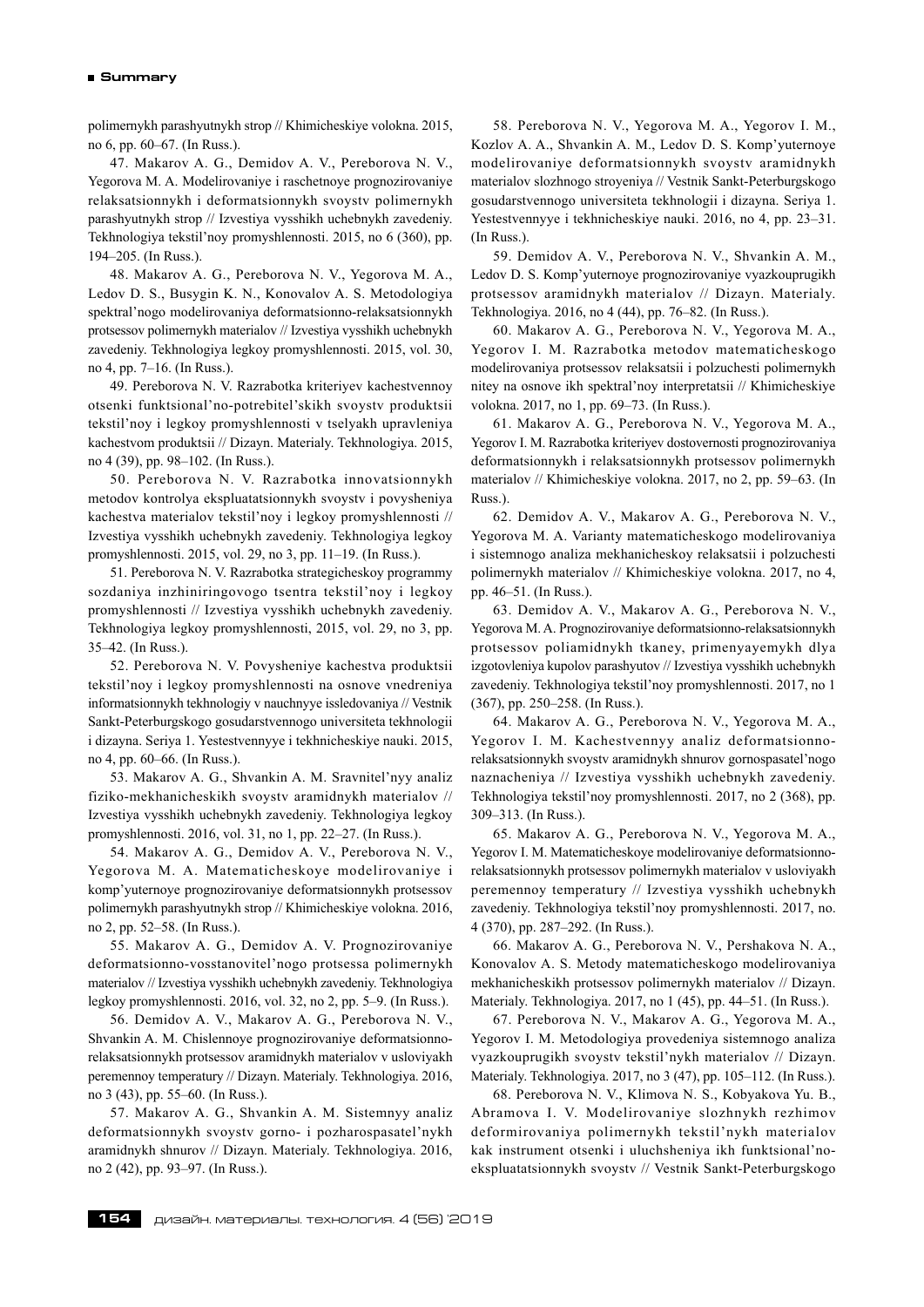gosudarstvennogo universiteta tekhnologii i dizayna. Seriya 1. Yestestvennyye i tekhnicheskiye nauki. 2017, no 5, pp. 71–78. (In Russ.).

69. Pereborova N. V., Klimova N. S., Kobyakova Yu. B., Abramova I. V. Issledovaniye deformatsionnykh svoystv aramidnykh tekstil'nykh materialov s tsel'yu uluchsheniya ikh funktsional'no-ekspluatatsionnykh kharakteristik // Vestnik Sankt-Peterburgskogo gosudarstvennogo universiteta tekhnologii i dizayna. Seriya 1. Yestestvennyye i tekhnicheskiye nauki. 2017, no 5, pp. 104–112. (In Russ.).

70. Pereborova N. V., Demidov A. V., Makarov A. G., Klimova N. S. Modelirovaniye relaksatsionno-deformatsionnykh protsessov aramidnykh tekstil'nykh materialov — osnova analiza ikh ekspluatatsionnykh svoystv // Khimicheskiye volokna. 2018, no 2, pp. 36–39. (In Russ.).

71. Makarov A. G., Pereborova N. V., Kozlov A. A., Shvankin A. M. Komp'yuternoye prognozirovaniye i kachestvennyy analiz polimernykh parashyutnykh strop // Khimicheskiye volokna. 2018, no 3, pp. 94–97. (In Russ.).

72. Pereborova N. V., Makarov A. G., Kozlov A. A., Vasil'yeva Ye. K. Razrabotka integral'nykh kriteriyev optimal'nosti matematicheskogo modelirovaniya relaksatsionnovosstanovitel'nykh protsessov polimernykh tekstil'nykh materialov // Khimicheskiye volokna. 2018, no 4, pp. 54–56. (In Russ.).

73. Pereborova N. V., Demidov A. V., Makarov A. G., Klimova N. S., Vasil'yeva Ye. K. Metody matematicheskogo modelirovaniya i kachestvennogo analiza relaksatsionnodeformatsionnykh protsessov aramidnykh tekstil'nykh materialov // Izvestiya vysshikh uchebnykh zavedeniy. Tekhnologiya tekstil'noy promyshlennosti. 2018, no 2 (374), pp. 251–255. (In Russ.).

74. Pereborova N. V., Makarov A. G., Yegorova M. A., Kozlov A. A., Konovalov A. S. Metody modelirovaniya i sravnitel'nogo analiza usadki i deformatsionno-vosstanovitel'nykh svoystv aramidnykh tekstil'nykh materialov // Izvestiya vysshikh uchebnykh zavedeniy. Tekhnologiya tekstil'noy promyshlennosti. 2018, no 3 (375), pp. 253–257. (In Russ.).

75. Pereborova N. V., Yegorova M. A., Yegorov I. M., Vasil'yeva Ye. K., Kozlov A. A. Organizatsiya proizvodstva aramidnykh tekstil'nykh materialov s uchetom ikh usadochnykh i vosstanovitel'nykh svoystv // Izvestiya vysshikh uchebnykh zavedeniy. Tekhnologiya legkoy promyshlennosti. 2018, no 1, pp. 102–111. (In Russ.).

76. Pereborova N. V., Maksimova N. A., Chistyakova Ye. S. Variant logistichesaoy modeli sklada izdeliy tekstil'noy i legkoy promyshlennosti // Izvestiya vysshikh uchebnykh zavedeniy. Tekhnologiya legkoy promyshlennosti. 2018, no 1, pp. 115–118. (In Russ.).

77. Pereborova N. V., Smirnova N. A., Zamyshlyayeva V. V., Ovsyannikov D. A. Matematicheskoye modelirovaniye vyazkouprugoy polzuchesti geotekstil'nykh netkanykh materialov // Izvestiya vysshikh uchebnykh zavedeniy. Tekhnologiya legkoy promyshlennosti. 2018, no 2, pp. 7–17. (In Russ.).

78. Zamyshlyayeva V. V., Lapshin V. V., Smirnova N. A., Yershov V. N., Pereborova N. V. Ispol'zovaniye neyronnoy seti dlya prognozirovaniya formoustoychivosti dublirovannykh paketov odezhdy // Izvestiya vysshikh uchebnykh zavedeniy. Tekhnologiya legkoy promyshlennosti. 2018, no 2, pp. 22–26. (In Russ.).

79. Pereborova N. V., Makarov A. G., Yegorova M. A., Yegorov I. M. Metodologiya provedeniya sravnitel'nogo analiza vyazkouprugikh svoystv tekstil'nykh materialov // Vestnik Sankt-Peterburgskogo gosudarstvennogo universiteta tekhnologii i dizayna. Seriya 1. Yestestvennyye i tekhnicheskiye nauki. 2018, no 1 (33), pp. 120–129. (In Russ.).

80. Pereborova N. V., Kozlov A. A., Lisetskiy Ye. Yu., Kirillov V. V., Ovsyannikov D. A. Vysokoskorostnoye deformirovaniye polimernykh voloknistykh materialov // Vestnik Sankt-Peterburgskogo gosudarstvennogo universiteta tekhnologii i dizayna. Seriya 1. Yestestvennyye i tekhnicheskiye nauki. 2018, no 1, pp. 106–114. (In Russ.).

81. Pereborova N. V., Kobyakova Yu. V., Abramova I. V., Klimova N. S. Modelirovaniye i spektral'nyy analiz vyazkouprugoy polzuchesti geotekstil'nykh netkanykh materialov // Vestnik Sankt-Peterburgskogo gosudarstvennogo universiteta tekhnologii i dizayna. Seriya 1. Yestestvennyye i tekhnicheskiye nauki. 2018, no 1, pp. 115–125. (In Russ.).

82. Pereborova N. V., Klimova N. S., Kobyakova Yu. V., Abramova I. V., Yashina A. A. Provedeniye kachestvennogo analiza relaksatsionno-deformatsionnykh svoystv aramidnykh tekstil'nykh materialov na stadii organizatsii ikh proizvodstva // Vestnik Sankt-Peterburgskogo gosudarstvennogo universiteta tekhnologii i dizayna. Seriya 4. Promyshlennyye tekhnologii. 2018, no 1, pp. 16–26. (In Russ.).

83. Pereborova N. V., Kolodin A. A., Pavlichenko D. V., Petrova I. N., V'yugina N. A. Primeneniye komp'yuternogo prognozirovaniya vyazkouprugo-plasticheskikh svoystv s tsel'yu kachestvennoy otsenki ekspluatatsionnykh kharakteristik polimernykh kanatov pri ikh proizvodstve // Vestnik Sankt-Peterburgskogo gosudarstvennogo universiteta tekhnologii i dizayna. Seriya 4. Promyshlennyye tekhnologii. 2018, no 1, pp. 27–38. (In Russ.).

84. Kozlov A. A., Ovsyannikov D. A., Terushkina O. B., Busygin K. N., Chistyakova Ye. S. Razrabotka metodov sistemnogo analiza dlya issledovaniya funktsional'nykh svoystv poliamidnykh tkaney dlya parashyutostroyeniya // Vestnik Sankt-Peterburgskogo gosudarstvennogo universiteta tekhnologii i dizayna. Seriya 4. Promyshlennyye tekhnologii. 2018, no 1, pp. 39–49. (In Russ.).

85. Yegorov I. M., Bogdan Ye. N., Cherednichenko S. N., Popov Yu. A., Musiyenko K. N. Razrabotka metodov issledovaniya slozhnykh deformatsionno-ekspluatatsionnykh rezhimov polimernykh tekstil'nykh materialov // Vestnik Sankt-Peterburgskogo gosudarstvennogo universiteta tekhnologii i dizayna. Seriya 4. Promyshlennyye tekhnologii. 2018, no 1, pp. 50–59. (In Russ.).

86. Pereborova N. V., Titov Ye. V., Sil'chenko Ye. V., Zagorodnikov S. V., Nazarov A. V., Dembitskiy S. G., Kirsanova Ye. A., Kogan A. G., Levakov N. M., Muradyan V. Ye. Razrabotka metodov povysheniya kachestva produktsii legkoy promyshlennosti na osnove vnedreniya informatsionnykh tekhnologiy v protsess yeye proyektirovaniya // Vestnik Sankt-Peterburgskogo gosudarstvennogo universiteta tekhnologii i dizayna. Seriya 4. Promyshlennyye tekhnologii. 2018, no 1, pp. 85–95. (In Russ.).

87. Pereborova N. V., Titov Ye. V., Sil'chenko Ye. V., Zagorodnikov S. V., Nazarov A. V., Dembitskiy S. G.,